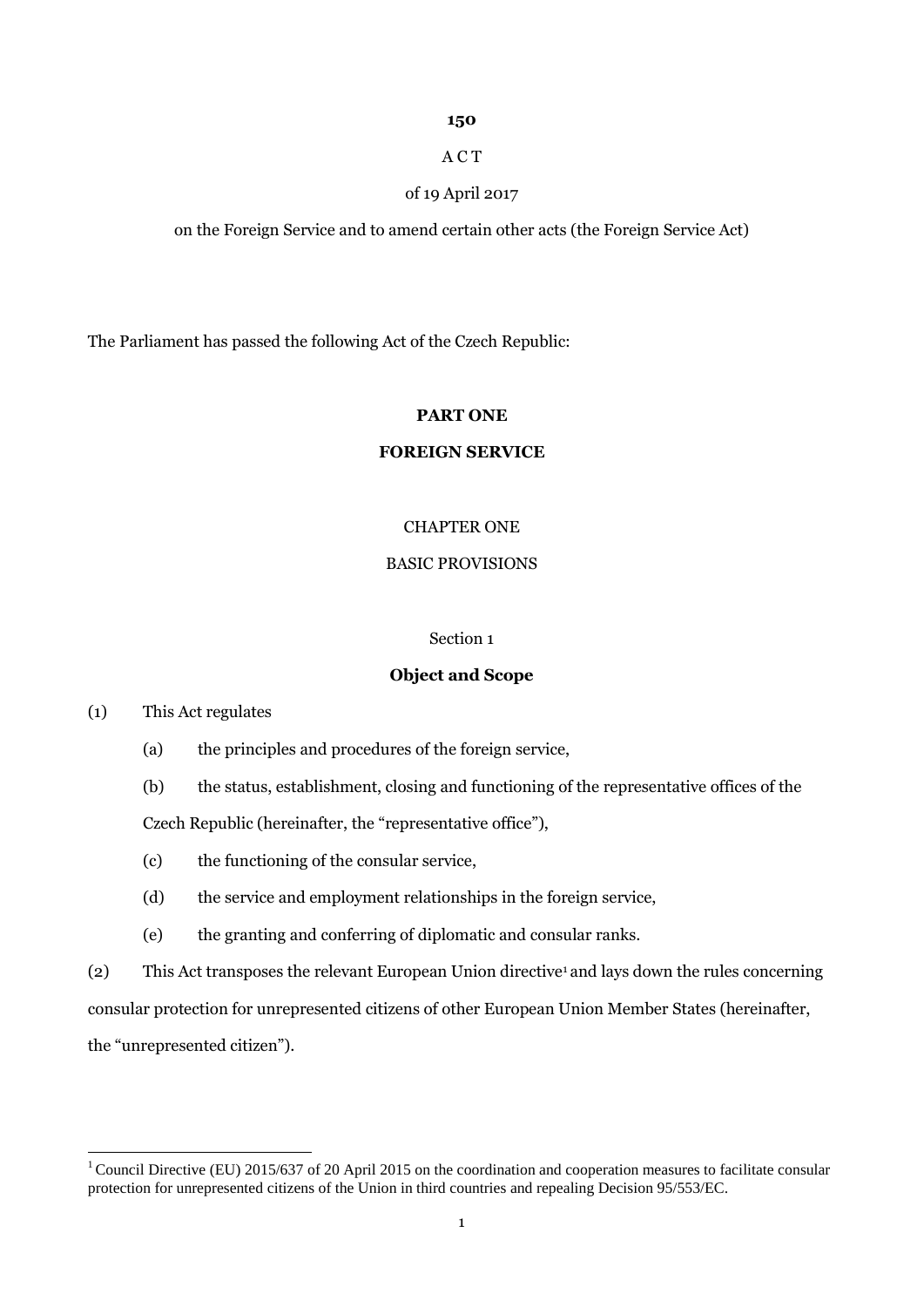# **Definitions of Basic Terms**

For the purposes of this Act

(a) the "foreign service" refers to the activity aimed at establishing, maintaining and developing relations with foreign States and other subjects of international law, including protection of interests of the Czech Republic and its citizens abroad, performed by the Ministry of Foreign Affairs (hereinafter, the "ministry"),

(b) the "service abroad" refers to the foreign service performed by a diplomatic or administrative officer on a service position abroad,

(c) the "service in the headquarters" refers to the foreign service performed by a diplomatic officer on a service position in the Czech Republic,

(d) the "consular service" refers to foreign service that includes the activities described in Chapter IV,

(e) the "work abroad" refers to work performed by an administrative or technical officer at regular workplaces abroad,

(f) the "work in the headquarters" refers to work performed by an administrative or technical officer at regular workplaces in the Czech Republic,

(g) a "diplomatic officer" refers to a civil servant in a service relationship or, in exceptional cases to an employee in an employment relationship, who performs the foreign service with the exception of the activities referred to in (h) below, and holds a position designated as a diplomatic position in a service regulation issued by the state secretary of the ministry,

(h) an "administrative officer" refers to a civil servant in a service relationship or an employee in an employment relationship, who performs the foreign service in the area of administration, and holds a position designated as an administrative position in a service regulation issued by the state secretary of the ministry,

(i) a "consular officer" refers to a diplomatic or administrative officer who performs activities described in Chapter IV,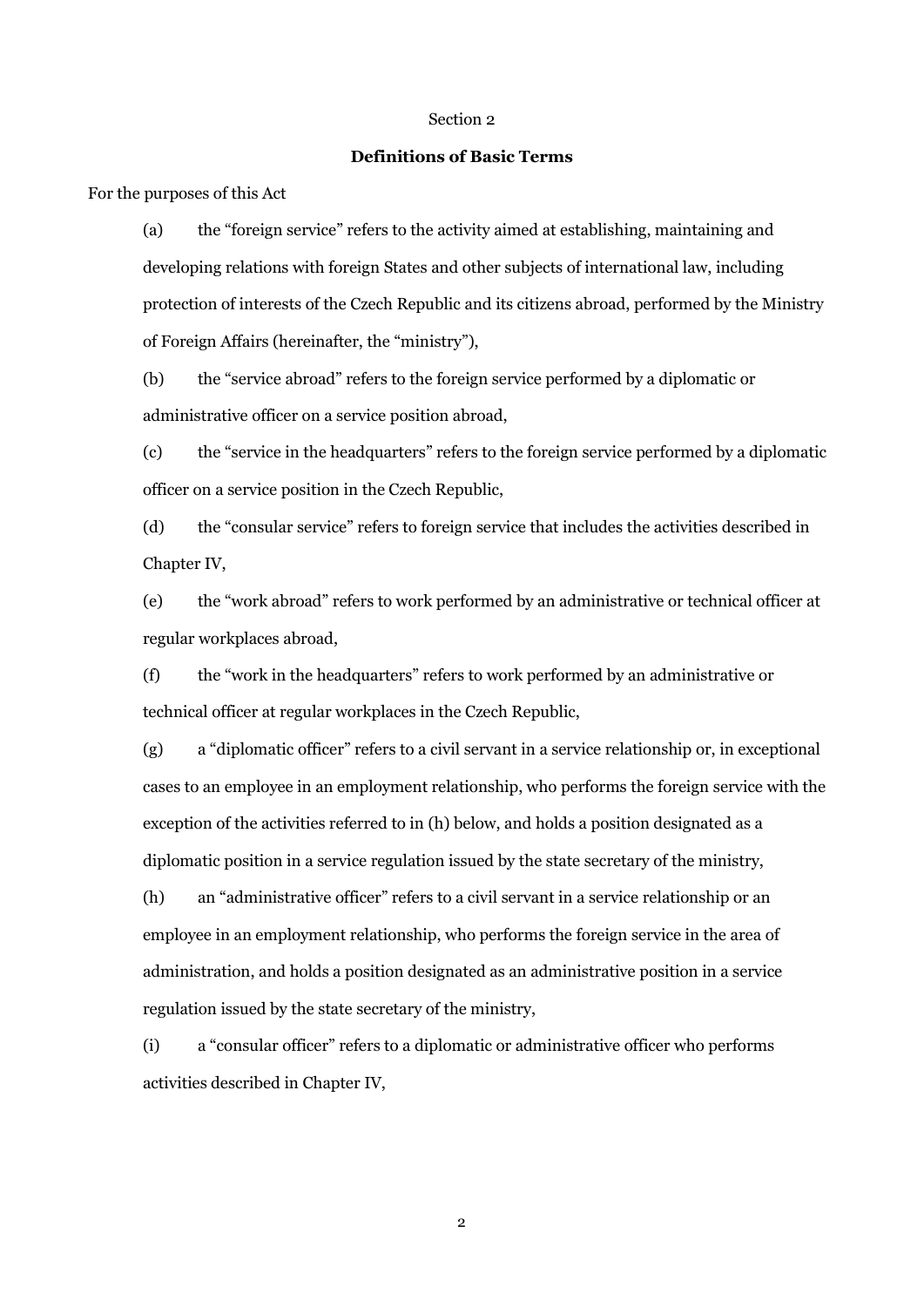(j) an "honorary consular officer" refers to a person, who is not in a service, employment or equivalent relationship with the ministry and is authorised to perform one or more of the consular activities described in Chapter IV,

(k) a "technical officer" refers to an employee in an employment relationship, who performs support, service or manual work related to the foreign service and holds a position designated as a technical position in a service regulation issued by the state secretary of the ministry,

(l) a "family member of a diplomatic, administrative or technical officer" refers to a spouse, partner in terms of the Registered Partnership Act (hereinafter, the "partner"), biological child, adopted child, child in foster care or ward, biological parents, adopter, guardian and foster parent; other persons may be deemed to be equivalent to a family member only if they share a household with the civil servant or employee.

## Section 3

#### **Principles of the Foreign Service**

(1) The foreign service shall be performed namely in accordance with the following principles

- (a) loyalty to the Czech Republic,
- (b) professionalism,
- (c) indivisibility,
- (d) compliance with the obligations that arise for the Czech Republic from international law and European Union law.

(2) The state secretary of the ministry shall manage the performance of the foreign service so as to ensure compliance with the foreign service career system and the system of rotation in the performance of service in the Czech Republic and abroad.

# CHAPTER II

# STATUS, ESTABLISHMENT AND CLOSING OF A REPRESENTATIVE OFFICE

## Section 4

#### **Representative Office**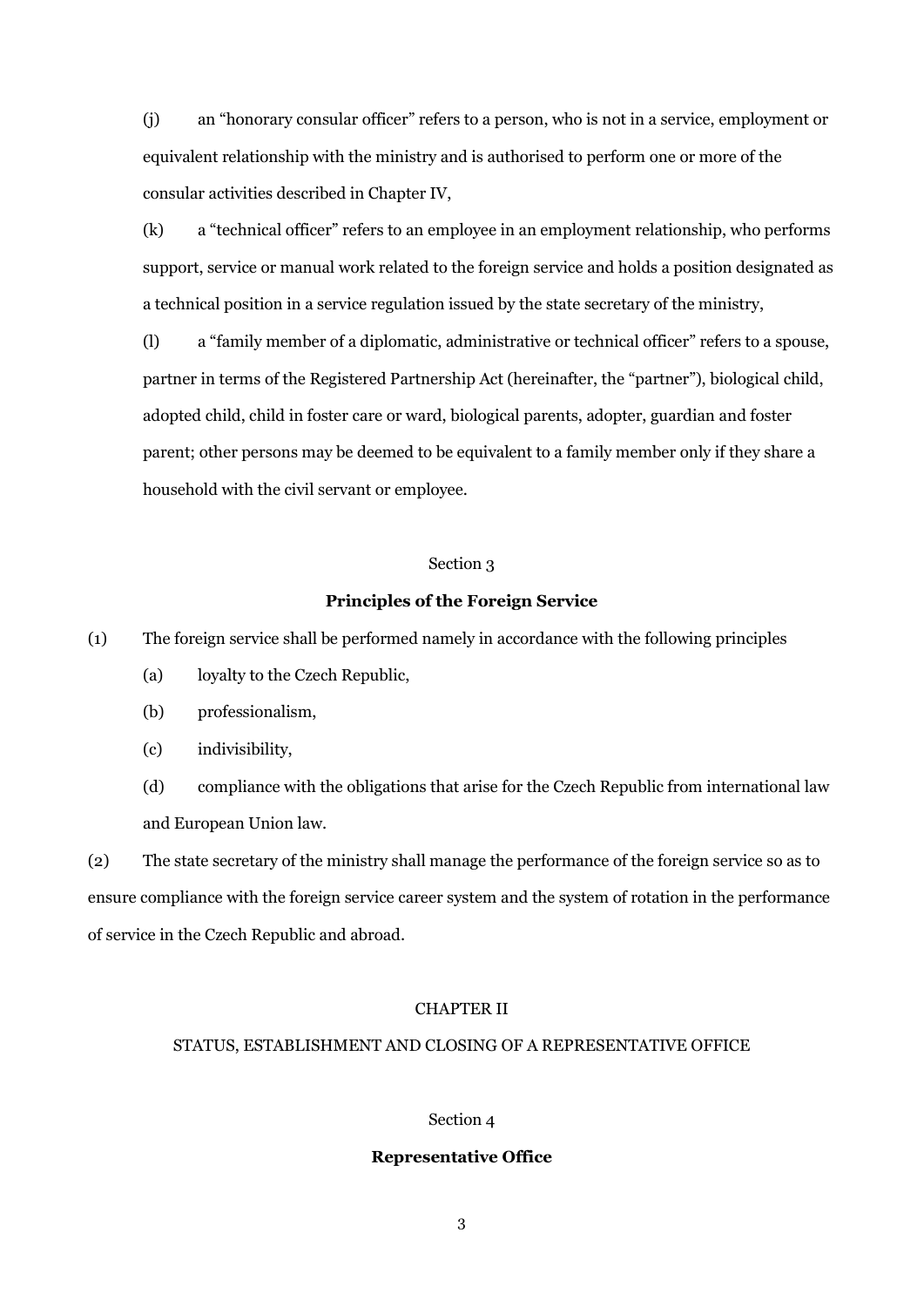(1) A representative office is an organisational unit of the ministry<sup>2</sup>established in order to perform the duties falling within the scope of service abroad.

(2) The representative offices are

(a) an embassy,

(b) a permanent mission to an international organisation (hereinafter, the "permanent mission"),

(c) a consular post,

(d) a special mission,

(e) a liaison office or bureau.

(3) Representative offices shall be established and closed down by the Minister of Foreign Affairs of the Czech Republic (hereinafter, the "minister") following consultation with the state secretary of the ministry. The minister shall inform the Government of the Czech Republic (hereinafter, the "government") prior to establishing or closing down any of the representative offices listed in (2) (a), (b) and (e) above.

(4) When establishing a representative office, the minister shall decide on the scope of its activity, including whether that representative office is to perform such activity in relation to more than one State; where appropriate, the minister shall set out the scope of activities described in the Chapters III and IV.

(5) When closing down a representative office, the minister shall decide which representative office or offices are to perform the activity of the closed representative office; where appropriate, the minister shall also set out which of the Chapter III and Chapter IV activities of the closed representative office are to be performed by such representative office or offices.

# Section 5

## **Embassy**

An embassy exercises the functions of a diplomatic mission as defined in a treaty binding on the Czech Republic<sup>3</sup>in relation to a State in which it is established and, where appropriate, also in relation to other States (hereinafter, the "receiving State"); the embassy namely

 $2$  Section 1 (2) of Government Directive No. 92/2015 Concerning the Rules for the Organisation of Authorities in the Civil Service.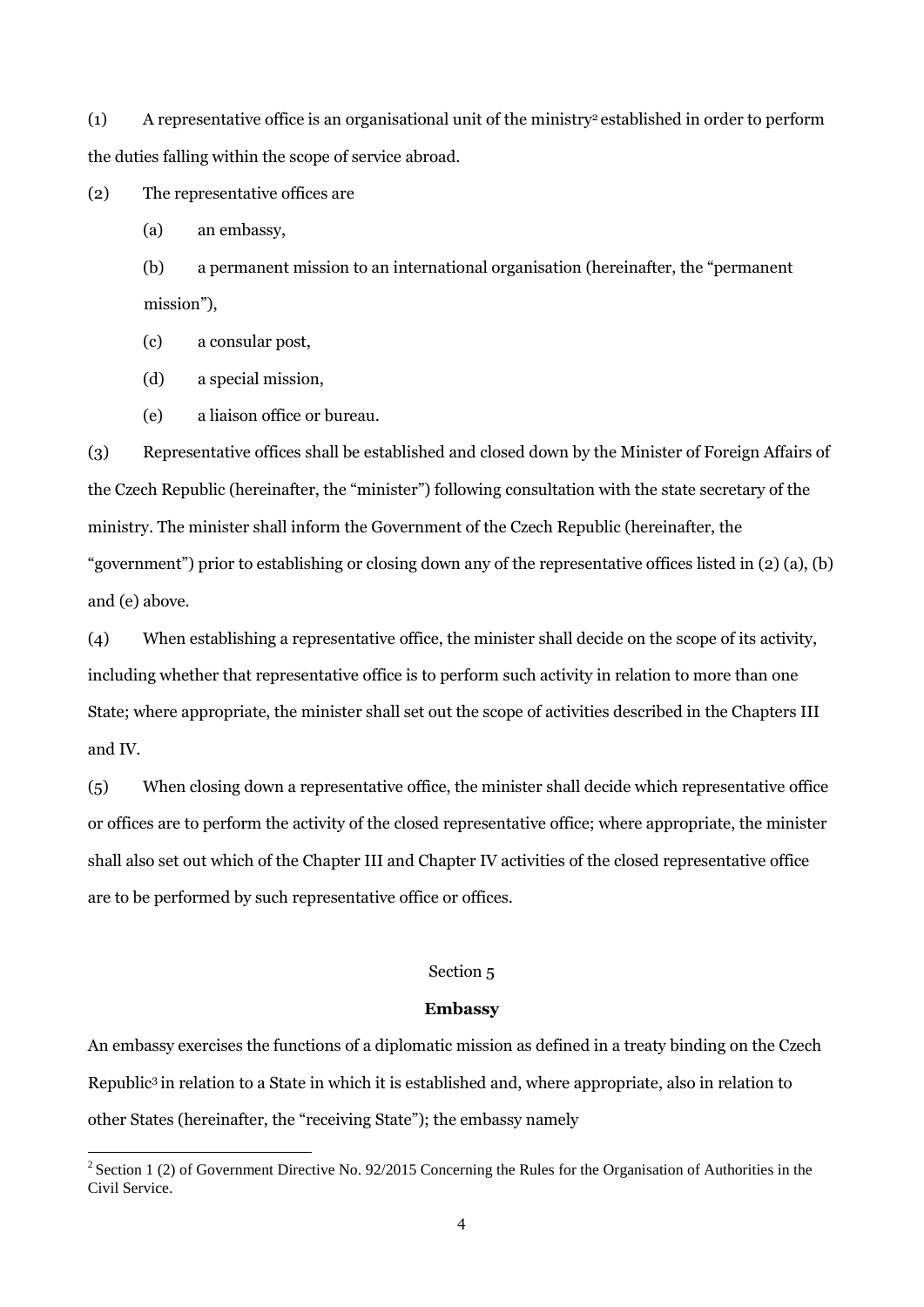- (a) represents the Czech Republic in the receiving State,
- (b) protects the interests of the Czech Republic and of its citizens in the receiving State,
- (c) negotiates with the government of the receiving State,
- (d) ascertains and reports to the competent authorities of the Czech Republic on situation and conditions in the receiving State, including the issues related to European Union affairs,
- (e) promotes the goals of the Czech Republic's foreign and security policy,
- (f) promotes relations between the Czech Republic and the receiving State and the

development of their economic, cultural, scientific and other contacts,

(g) exercises the functions of a permanent mission in case stated in Section 10 (2) below.

# Section 6

## **Permanent Mission**

(1) A permanent mission exercises the functions of a diplomatic mission in relation to the international organisation concerned; the permanent mission namely

- (a) represents the Czech Republic in the international organisation,
- (b) advances and protects the Czech Republic's interests in the international organisation,
- (c) negotiates with the bodies and representatives of the international organisation,
- (d) negotiates with representatives of member States who represent individual member States in the international organisation,
- (e) reports to the competent authorities of the Czech Republic on the activities and situation of the international organisation,
- (f) promotes relations and the development of contacts between the Czech Republic and the international organisation.

(2) The permanent mission represents and promotes the Czech Republic's interests in the context of any activities that are directly related to membership in the international organisation but take place outside the international organisation's framework; the permanent mission shall report on such activities to the competent authorities of the Czech Republic.

<sup>3</sup>Vienna Convention on Diplomatic Relations, done at Vienna on 18 April 1961, published in Notice No. 157/1964.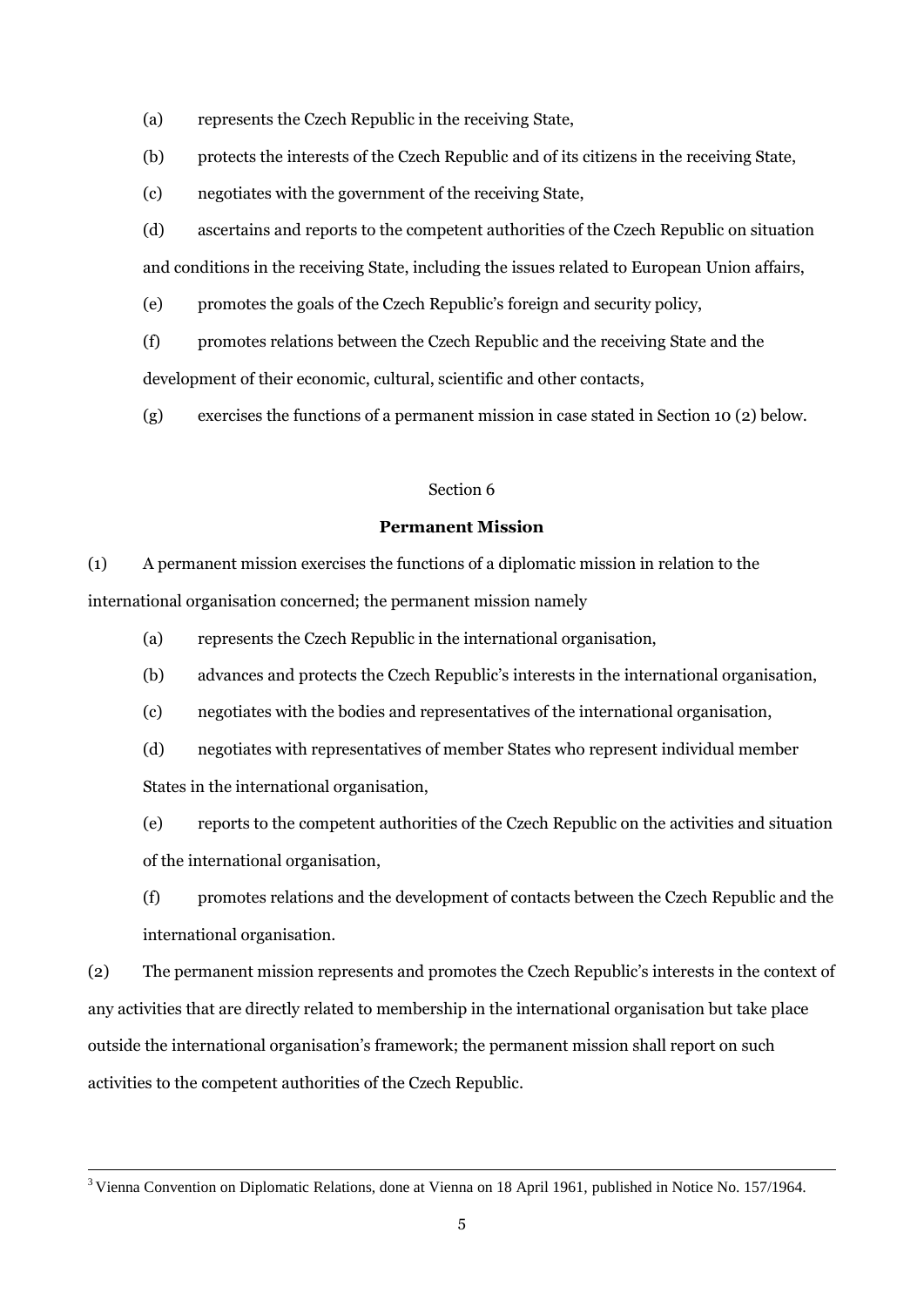#### <span id="page-5-0"></span>**Consular Post**

(1) The consular posts are

(a) a consulate-general,

(b) a consulate,

(c) a consular agency,

(d) a consular post headed by an honorary consular officer.

(2) The consular post exercises the functions set out in a treaty binding on the Czech Republic<sup>4</sup>in relation to the receiving State.

(3) The consular post may also exercise the functions listed in Section 5, subject to the minister's decisions referred to in Section 4 (4) and (5).

(4) When performing the foreign service under this Act, the consulates-general, consulates and consular agencies shall coordinate their activities with the embassy representing the Czech Republic in the receiving State.

(5) The minister shall designate a representative office to supervise over the activities of a consular post headed by an honorary consular officer.

(6) The honorary consular officer may be appointed from among individuals whose social status in the receiving State, knowledge of the conditions in the area to be assigned to the consular office for the exercise of its functions, the level of relations with representatives of the public and private sectors, as well as personal expertise and experience guarantee the due performance of activities described in paragraphs (2) and (3) above. The honorary consular officer may be appointed from among citizens of the Czech Republic as well as from among foreign citizens.

(7) The operational costs of a consular post headed by an honorary consular officer shall be paid by the honorary consular officer from his or her own resources. The honorary consular officer is not entitled to any salary or wage for his or her work. The honorary consular officer shall remit to the supervising representative office any administrative fees collected on the basis of other laws and regulations<sup>5</sup> .

<sup>&</sup>lt;sup>4</sup> E.g. Vienna Convention on Consular Relations, done at Vienna on 24 April 1963, published in Notice No. 32/1969.

 $5$ Act No. 634/2004 Concerning Administrative Fees as amended.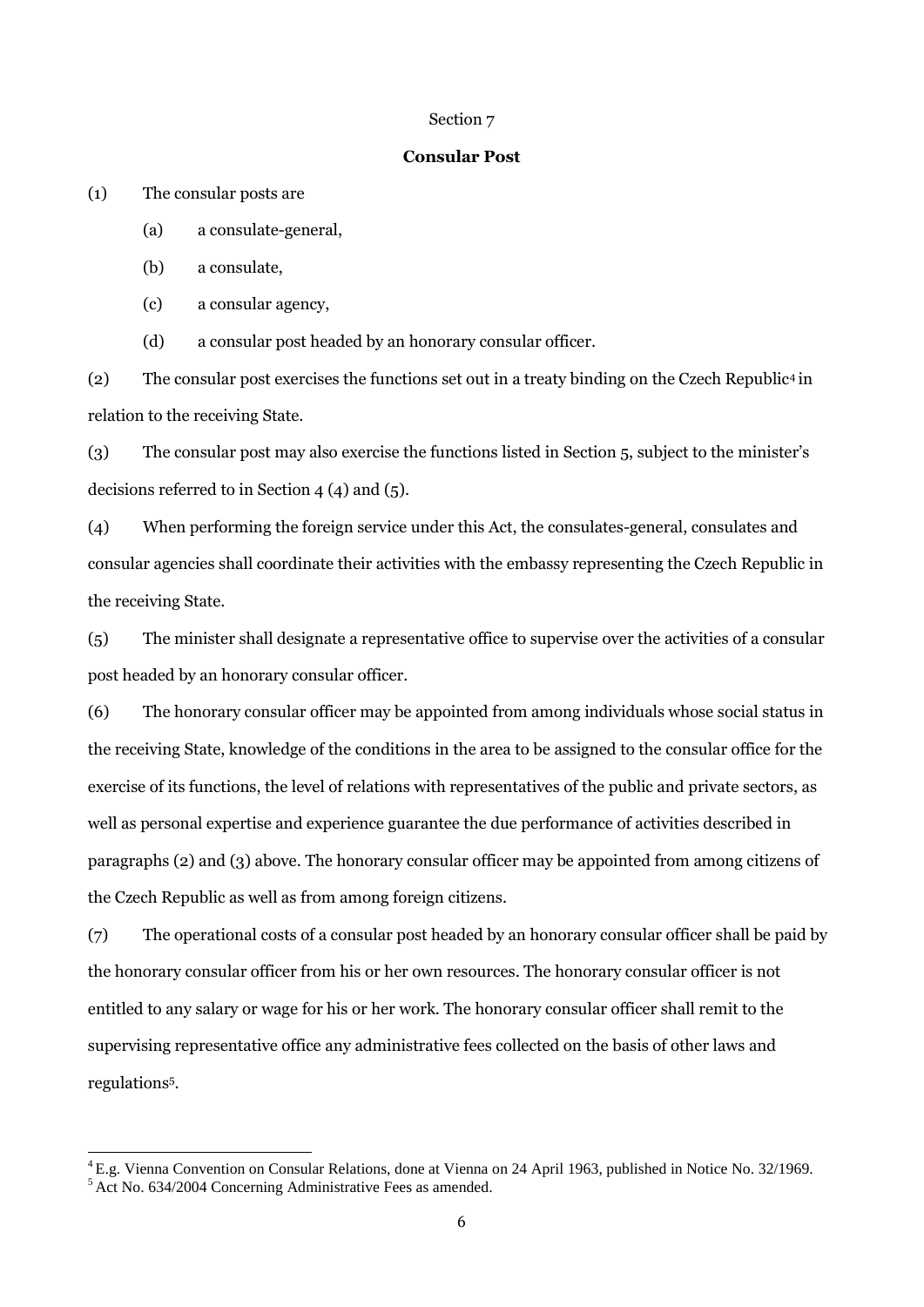## **Special Mission**

A special mission is a temporary mission, representing the Czech Republic, which is sent to another State with the consent of the latter for the purpose of dealing with it on specific questions or of performing in relation to it a specific task $\rm ^6$ .

## Section 9

#### **Liaison Office or Bureau**

(1) A liaison office or bureau is established, as a rule, in order to ensure the Czech Republic's relations with authorities or representatives of an entity that, according to international law, is not a State.

(2) The liaison office or bureau fulfils, within the scope determined by the minister, the functions similar to those of a diplomatic mission.

#### Section 10

#### **Head of a Representative Office**

(1) The head of a representative office, which is an embassy, is the highest ranking permanent representative of the Czech Republic in the receiving State.

(2) The head of a representative office, which is an embassy, may also be authorised to represent the Czech Republic to an international organisation. Alternatively, the authorisation to represent the Czech Republic to an international organisation may be granted to a diplomatic officer who is not the head of the representative office described in Section 5.

(3) The head of a representative office, which is an embassy, may exercise his or her functions in relation to the receiving State from an embassy established in another State or from the ministry. The minister shall decide on the scope of activities to be undertaken by a head of a representative office exercising its functions from the ministry.

<sup>6</sup>Convention on Special Missions, adopted on 8 December 1969, published in Notice No. 40/1987.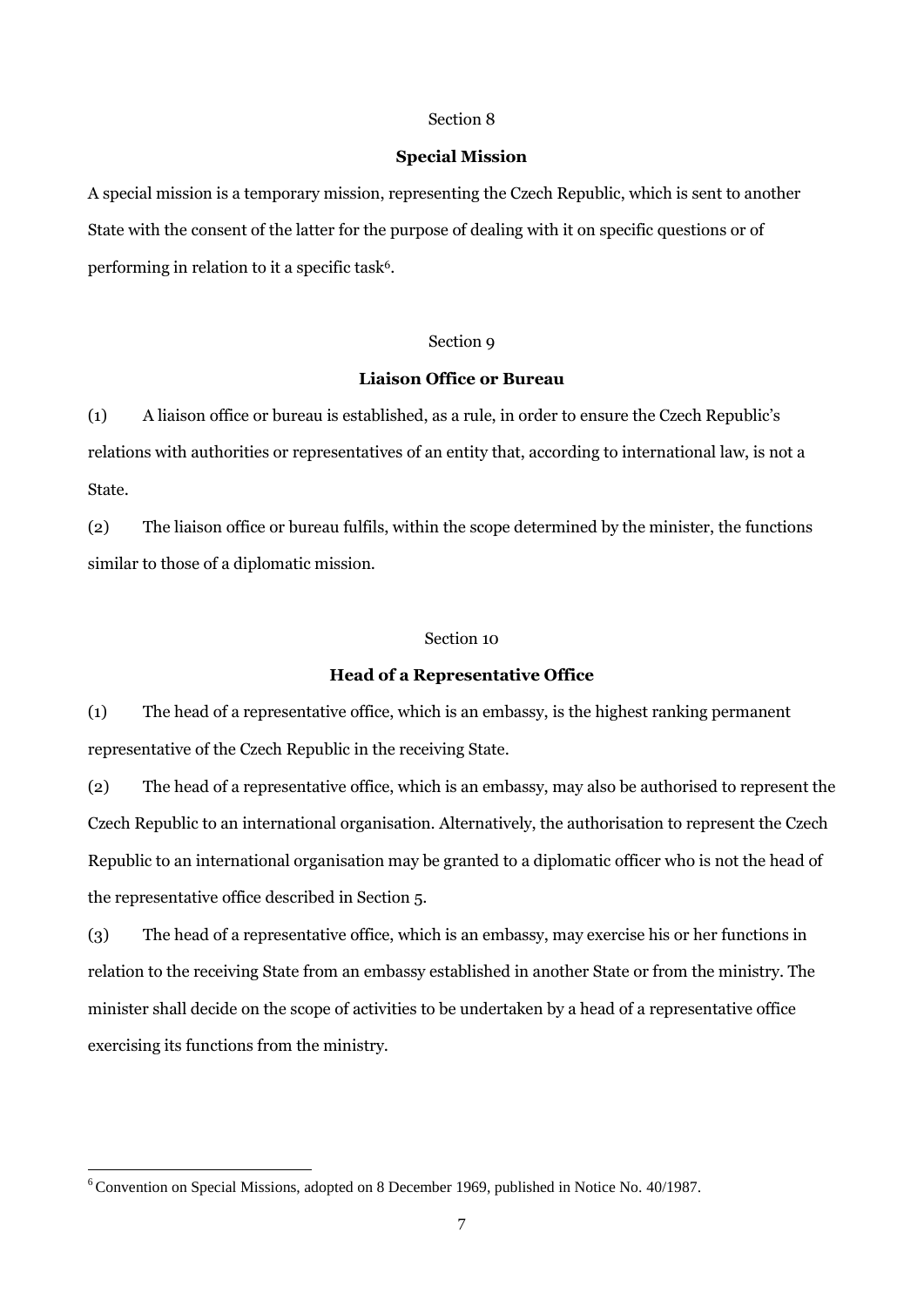(4) The head of a representative office referred to in Sections 5 and 6 shall be appointed and recalled by the President, on basis of a proposal by the government. Other heads of representative offices shall be appointed and recalled by the minister.

## CHAPTER III

# FOREIGN SERVICE

#### Section 11

(1) The performance of the foreign service in the headquarters includes namely

(a) developing bilateral and multilateral relations with other States and international organisations, including international regional formations,

(b) monitoring the development of political relations between a given State and other States, as well as monitoring the given State's positions on important foreign policy issues,

(c) cooperating to prepare visits abroad by representatives of the Czech Republic and visits to the Czech Republic by representatives of other States and international organisations,

(d) monitoring, conducting and coordinating activities in the area of international security,

(e) coordinating and ensuring preparation, conclusion and internal approval processes of treaties, as well as promulgating treaties and monitoring compliance and application of treaties,

(f) developing the Czech Republic's development cooperation programmes and projects, and delivering and coordinating humanitarian aid abroad,

(g) promoting the Czech Republic's goals in the area of human rights and transition cooperation,

(h) supporting public diplomacy activities and relations with countrymen living abroad,

(i) addressing, in accordance with Chapter IV, any crisis situations occurring abroad that may affect the interests of the Czech Republic and its citizens.

(2) The performance of the foreign service abroad includes namely

(a) for the diplomatic officers, conducting negotiations with representatives of the receiving State or international organisation and with representatives of the diplomatic missions of other States,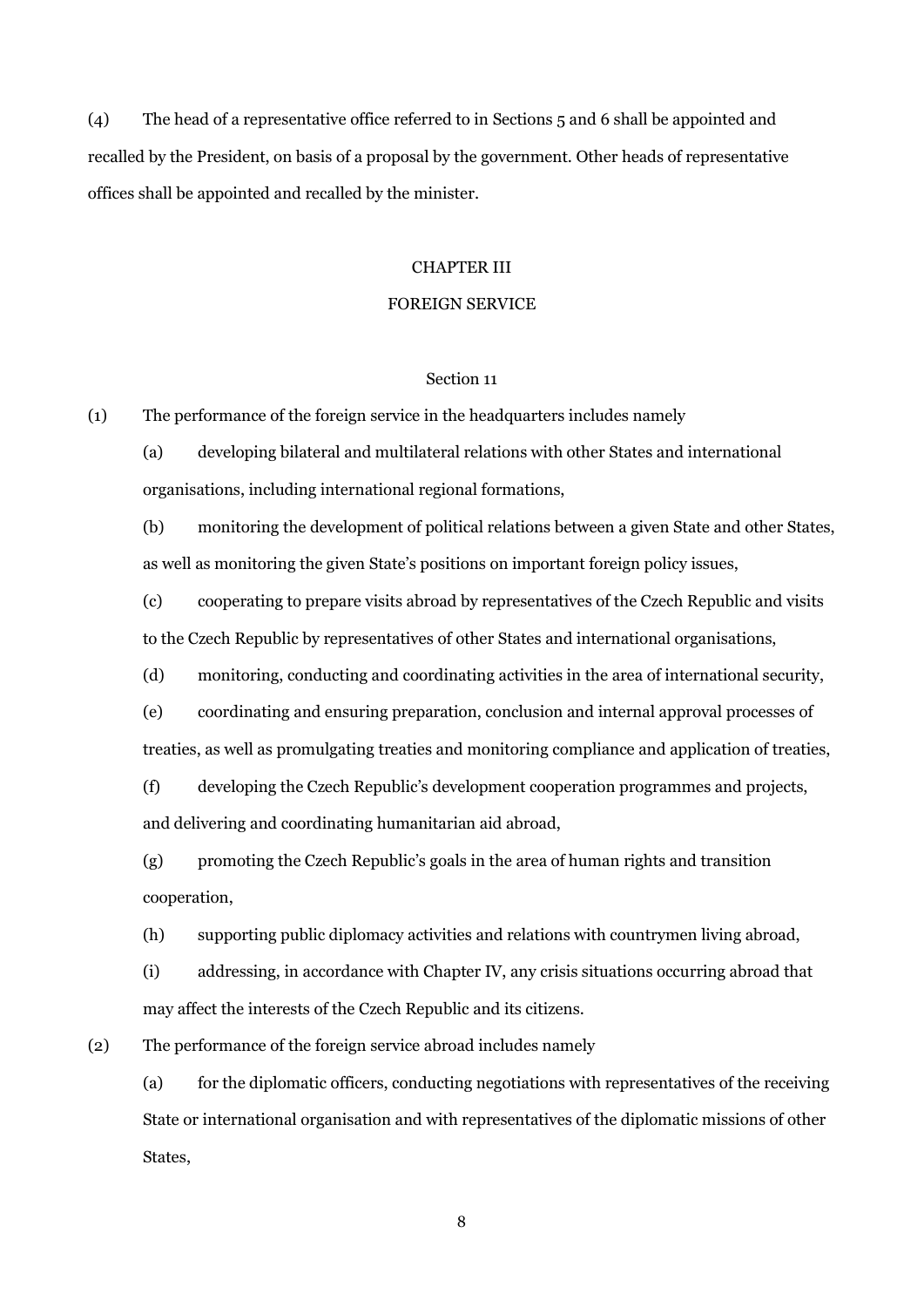(b) monitoring the situation in the receiving State or international organisation,

(c) monitoring the conditions for developing and putting into action the Czech Republic's treaty relations with the receiving State,

(d) cooperating to prepare visits to the receiving State or international organisation by representatives of the Czech Republic, and visits to the Czech Republic by representatives of other States and international organisations,

(e) fostering comprehensive development of relations between the Czech Republic and the receiving State, including economic, cultural and scientific contacts and development cooperation,

(f) promoting relations with countrymen and teaching in the Czech language abroad.

(3) The performance of the foreign service also includes the performance of the consular service as described in Chapter IV.

#### Section 12

## **Mutual Cooperation between the Ministry, other Authorities and Legal Persons**

The ministry, other authorities and legal persons, required to do so in other laws or regulations<sup>7</sup>, shall provide each other with cooperation in the performance of the foreign service in order to promote and protect the Czech Republic's interests. To this end, the ministry may enter into agreements with other authorities and legal persons to lay down detailed conditions for mutual cooperation in the performance of the foreign service.

#### Section 13

# **Support for the Performance of the Foreign Service**

(1) The foreign service referred to in Section 11 (2) (e) may be performed by employees holding positions in an organisational unit of the State and a State-funded organisation established by or subordinated to a central administrative authority (hereinafter, the "posting organisation"), subject to

 ${}^{7}$  E.g. Act No. 2/1969 Establishing the Ministries and Other Central Government Authorities of the Czech Republic as amended, Act No. 151/2010 Concerning Foreign Development Cooperation and Humanitarian Aid Provided Abroad and amending related legislation.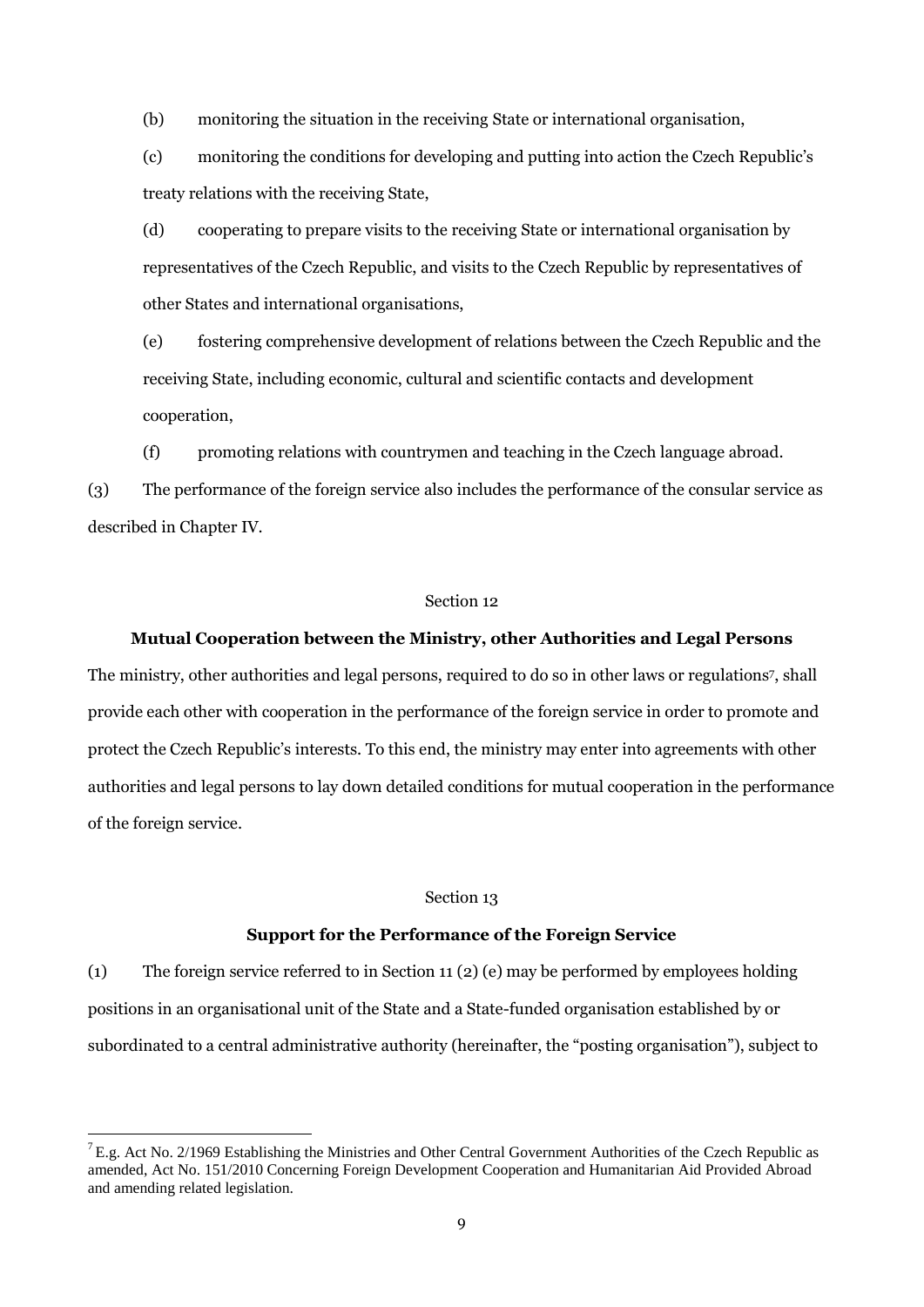the conclusion of the agreement referred to in Section 12. To this end, the posting organisation may post its employee to a representative office subject to the ministry's consent.

(2) The person posted in accordance with (1) above shall work under the direction of the head of the representative office in accordance with the agreement referred to in Section 12; such person shall take instructions from the posting organisation pursuant to the said agreement.

(3) The person posted in accordance with (1) above may use the name of the posting organisation in his or her communication in the receiving State, provided that such practice is consistent with the customs prevailing in the receiving State.

(4) The posting organisation shall terminate its employee's posting to a representative office upon request by the ministry; no reasons need to be provided.

## Section 14

(1) The ministry may establish a State-funded organisation to provide support to the performance of the foreign service. The organisation's deed of foundation shall be issued by the ministry. The Statefunded organisation shall be established on the date given in the deed of foundation. In addition, the deed of foundation shall contain the following information

(a) identification of the founder of the State-funded organisation,

(b) the name, registered office and identification number of the State-funded organisation,

(c) the statement of purpose for which the State-funded organisation is established,

(d) the primary object and any secondary activities of the State-funded organisation,

(e) identification of the governing body and the basic organisational structure of the Statefunded organisation,

(f) identification of the Czech Republic's property entrusted by the ministry to the care of the State-funded organisation upon the organisation's establishment,

(g) the fixed term for which the State-funded organisation is established, or information that the organisation is established for an indefinite term.

(2) The governing body of a State-funded organisation established in accordance with (1) above shall be appointed and dismissed by the minister.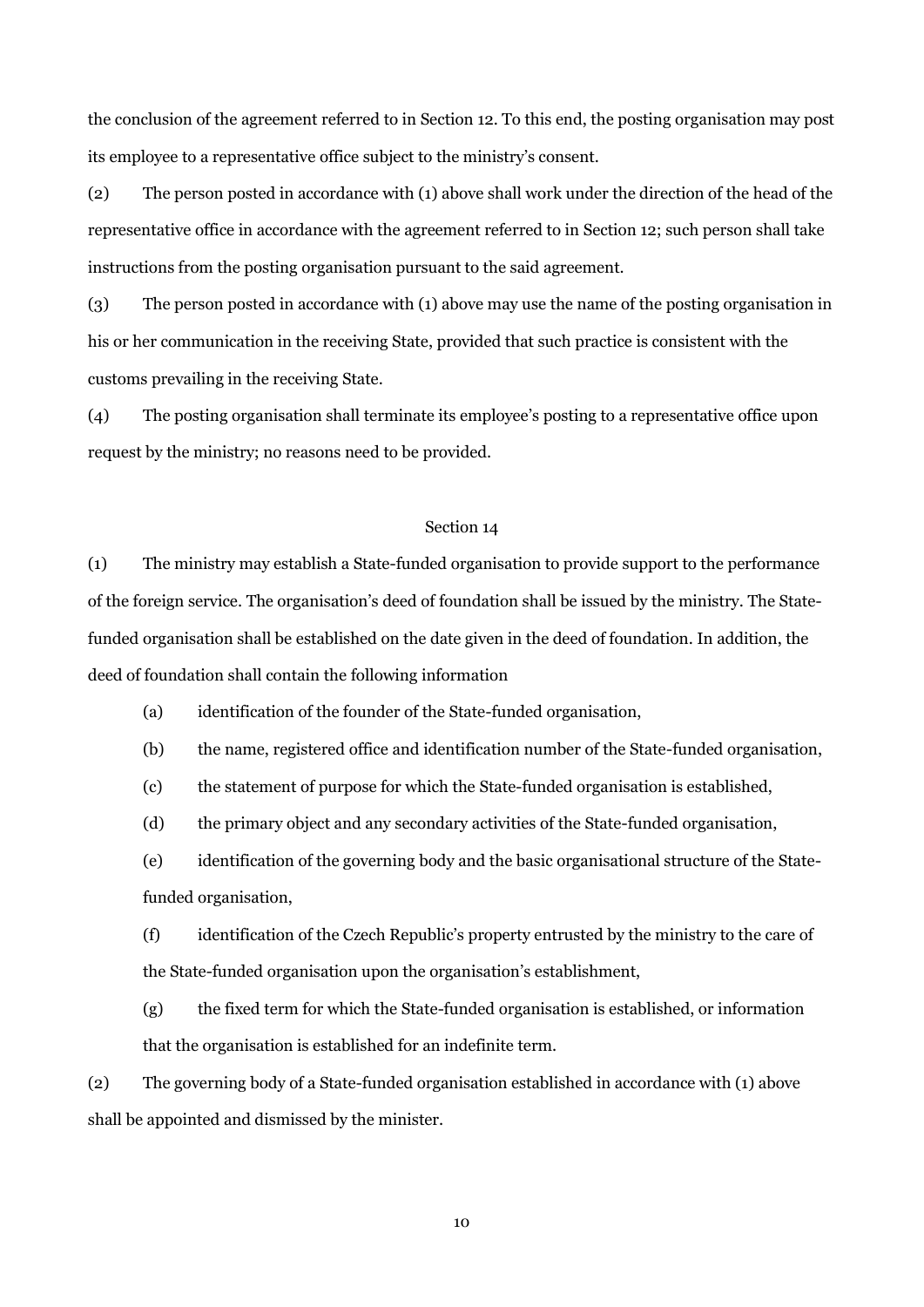(3) The ministry may decide to divide a State-funded organisation established in accordance with (1) above, or to order such organisation's acquisition by or merger with another State-funded organisation established in accordance with (1) above, or to make any other changes to a State-funded organisation. At the same time, the ministry shall issue a deed of foundation for the newly established State-funded organisation or an addendum to the existing deed of foundation. A State-funded organisation shall cease to exist on the date given in the decision on its division or merger or, where appropriate, on the date given in the decision on its acquisition if the legal successor is another Statefunded organisation.

(4) The ministry may decide to dissolve a State-funded organisation established in accordance with (1) above. In doing so, the ministry shall decide on the distribution of the organisation's rights and duties, including the authority to manage the Czech Republic's property, and shall terminate the deed of foundation. In the absence of such decision, the rights and duties of the dissolved organisation shall pass to the ministry. A State-funded organisation shall cease to exist on the date given in the decision on its dissolution.

(5) The ministry shall announce its decisions concerning the establishment, division, acquisition, merger or dissolution of a State-funded organisation, as described in (1)-(4) above, in the Czech Republic's Official Journal no later than 30 days after the date of the given act. The announcement shall contain the identification of the founder, the name, registered address and identification number of the State-funded organisation, and the day, month and year of its establishment, division, acquisition, merger or dissolution.

## Section 15

## **Diplomatic and Consular Ranks**

(1) Diplomatic and consular ranks are granted to or conferred on civil servants and employees in the foreign service.

(2) Diplomatic ranks include

- (a) Attaché,
- (b) Third Secretary,
- (c) Second Secretary,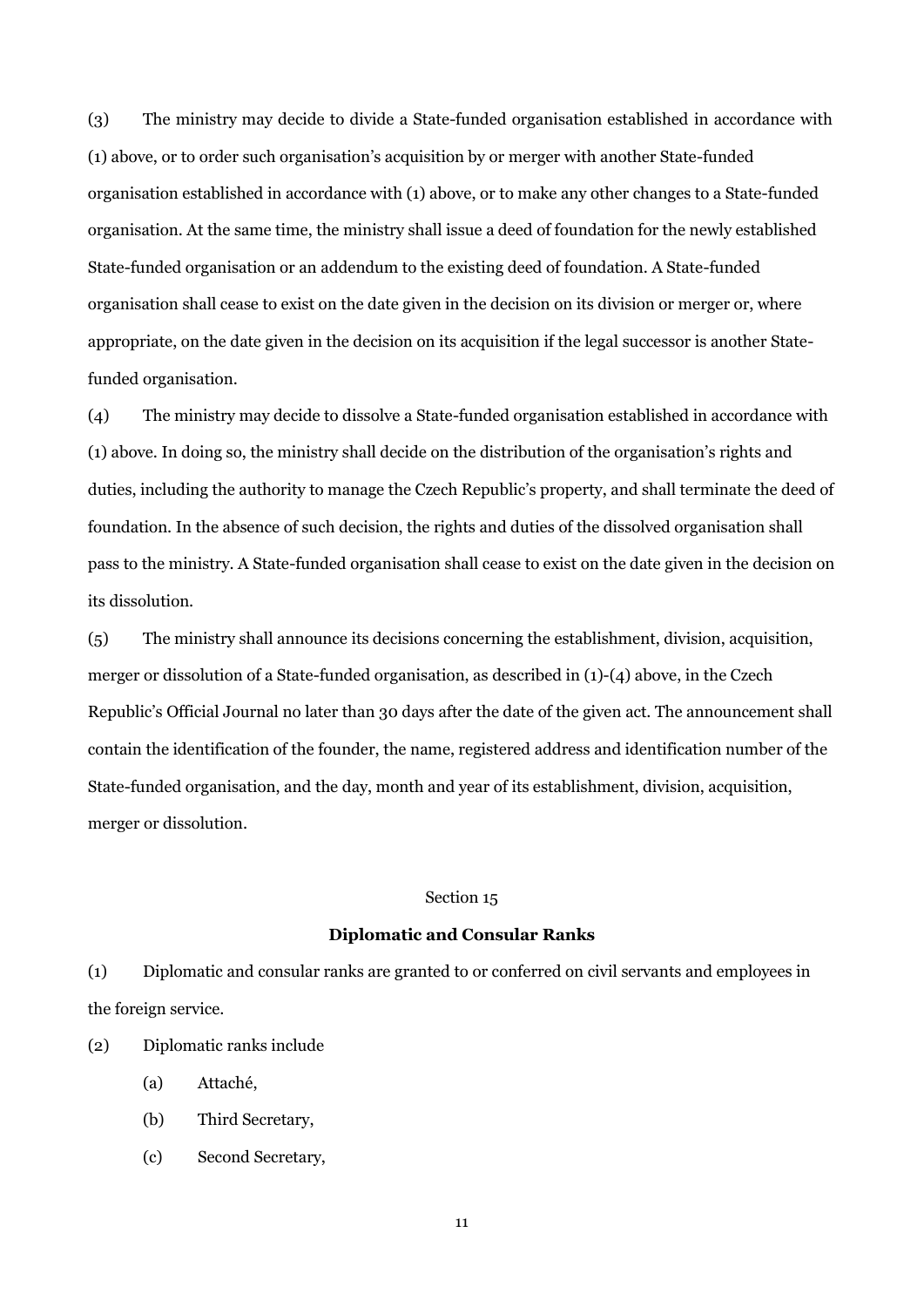- (d) First Secretary,
- (e) Counsellor of Embassy,
- (f) Counsellor-Minister,
- (g) Ambassador.

(3) Consular ranks include

- (a) Consular Agent equivalent to Attaché,
- (b) Vice-Consul equivalent to Third and Second Secretary,
- (c) Consul equivalent to First Secretary and Counsellor of Embassy,
- (d) Consul General equivalent to Counsellor-Minister and Ambassador.
- (4) Diplomatic ranks may be granted to a diplomatic officer based on
	- (a) completion of a foreign service training programme ,
	- (b) time of performance of the foreign service,
	- (c) time of performance of the foreign service in a position of a superior,
	- (d) number of postings for the performance of service abroad.

(5) Diplomatic and consular ranks may be conferred on a diplomatic or administrative officer for the performance of service abroad, depending on the nature of the service or employment position to be held by the officer. Diplomatic ranks may be conferred on a diplomatic officer holding a superior service position in the headquarters.

(6) Diplomatic and consular ranks are granted and conferred by the ministry's state secretary.

(7) The ministry shall issue a regulation containing a list of diplomatic and consular ranks and

detailed requirements and procedures for conferring and granting such ranks.

# CHAPTER IV

# CONSULAR SERVICE

# Part 1

# Performance of Consular Activities

# Section 16

# **Consular Activities**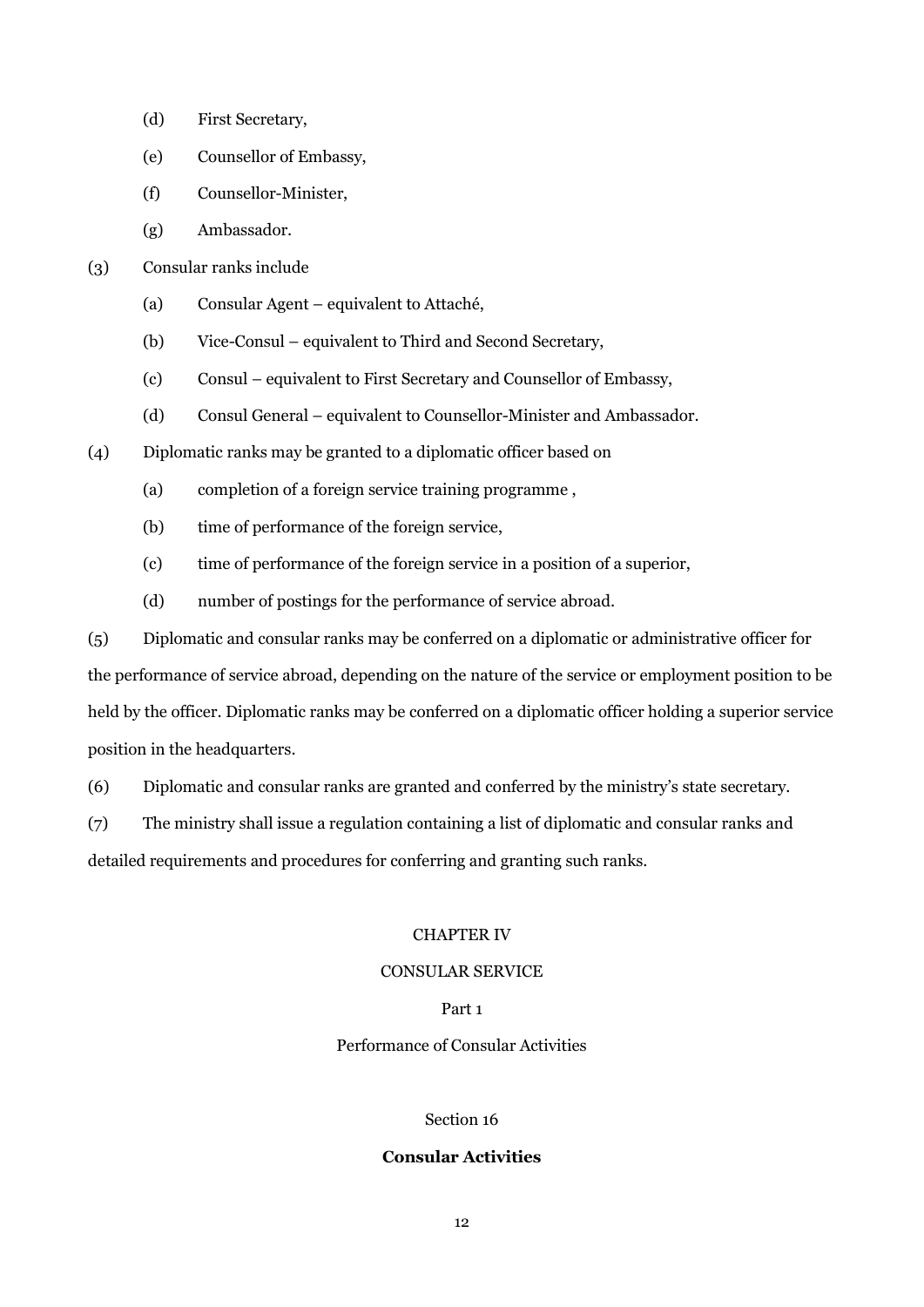(1) The representative office shall perform the activities identified below in accordance with this Act, other laws and regulations and treaties binding on the Czech Republic<sup>[4](#page-5-0)</sup> and in accordance with the laws and regulations of the receiving State; the activities include namely

- (a) consular protection,
- (b) legalisation and certification,
- (c) notarial activities,
- (d) civil registry agenda<sup>8</sup>,
- (e) agenda related to the citizenship of the Czech Republic<sup>9</sup> ,
- (f) agenda related to travel documents<sup>10</sup>,
- (g) electoral authority's activity<sup>11</sup>,
- (h) activity related to firearms and ammunition<sup>12</sup>,
- <span id="page-12-0"></span>(i) mutual legal assistance between the Czech Republic and other States<sup>13</sup>,
- (j) service abroad of documents<sup>13</sup> and the taking of evidence<sup>14</sup>,
- (k) agenda related to succession and inheritance,
- (l) activity related to the issuing of visas and residence permits to foreign citizens<sup>15</sup> .
- (2) The ministry shall perform the activities referred to in  $(1)$   $(a)$ ,  $(b)$ ,  $(f)$ ,  $(g)$ ,  $(i)$ ,  $(k)$  and  $(l)$  above.

 $12$  Act No. 119/2002 Concerning Firearms and Ammunition (Firearms Act) as amended.

<sup>13</sup> Act No. 91/2012 Concerning Private International Law as amended.

<sup>&</sup>lt;sup>8</sup> Act No. 301/2000 Concerning Public Registers, First Names and Surnames and amending related legislation as amended.

 $9$ Act No. 186/2013 Concerning the Citizenship of the Czech Republic and amending certain legislation (Czech Citizenship Act).

Act No.  $329/199$  Concerning Travel Documents as amended.

 $11$  Act No. 275/2012 Concerning the Election of the President of the Republic (Presidential Elections Act) as amended. Act No. 247/1995 Concerning Elections to the Parliament of the Czech Republic and amending certain legislation as amended.

Act No. 62/2003 Concerning Elections to the European Parliament and amending certain legislation as amended.

Act No. 104/2013 Concerning International Judicial Cooperation in Criminal Matters as amended.

Convention on the Service Abroad of Judicial and Extrajudicial Documents in Civil or Commercial Matters, done at The Hague on 15 November 1965, published in Notice No. 85/1982.

Regulation (EC) No 1393/2007 of the European Parliament and of the Council of 13 November 2007 on the service in the Member States of judicial and extrajudicial documents in civil and commercial matters (service of documents), and repealing Council Regulation (EC) No 1348/2000.

<sup>&</sup>lt;sup>14</sup> Convention on the Taking of Evidence Abroad in Civil and Commercial Matters, done at The Hague on 18 March 1970, published in Notice No. 129/1976.

<sup>&</sup>lt;sup>15</sup> Act No. 326/1999 Concerning the Residence of Foreign Citizens in the Territory of the Czech Republic and amending certain legislation as amended.

Regulation (EC) No 810/2009 of the European Parliament and of the Council of 13 July 2009 establishing a Community Code on Visas (Visa Code).

Council Regulation (EC) No 539/2001 of 15 March 2001 listing the third countries whose nationals must be in possession of visas when crossing the external borders and those whose nationals are exempt from that requirement, as amended.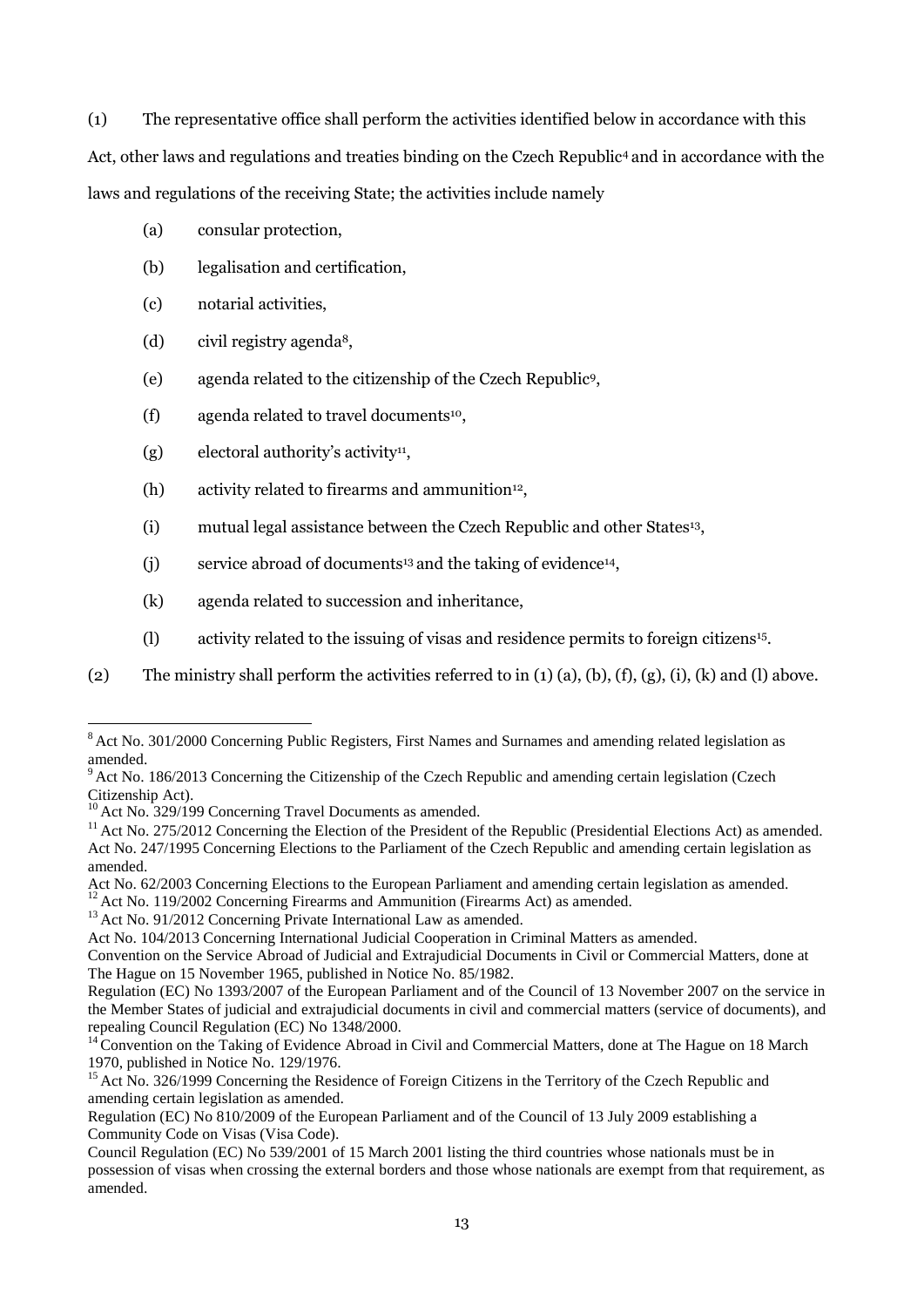(3) The ministry shall publish, through a remote access facility, information indicating which of the representative offices performs a given consular activity in a given State or in the individual parts thereof.

# Section 17

## **Consular Protection**

(1) Consular protection<sup>16</sup>shall be provided to citizens of the Czech Republic (hereinafter, the "citizen") abroad and to unrepresented citizens. An unrepresented citizen refers to any citizen of a European Union Member State (hereinafter, the "Member State") which is not represented in a non-European Union State (hereinafter, the "third country"). For the purposes of this Act, a Member State is not represented in a third country if it has no representative office there which is effectively in a position to provide consular protection in a given case.

(2) Consular protection shall include namely assistance in the following situations

- (a) assistance in the event of arrest or detention,
- (b) assistance to victims of crime,
- (c) assistance in case of an emergency,
- (c) assistance in cases of death,
- (d) assistance to unaccompanied minors abroad,

(f) assistance in the event of a crisis situation occurring abroad, including the harmful impacts of man-made forces and phenomena, of natural forces, as well as disasters posing a risk to life, health or property or to the environment, in cases where the situation affects a larger number of persons (hereinafter, the "crisis situation").

(3) The representative office shall provide adequate assistance to a detained or arrested citizen if the citizen requests such assistance. The representative office shall inform the citizen about his or her rights under the laws and regulations of the State in whose territory the citizen is staying and about the conditions for obtaining legal aid, and shall monitor whether the treatment accorded to the citizen meets internationally recognised minimal standards and complies with local laws and regulations.

 $16$  Section 6 (3) (b) of Act No. 2/1969 as amended.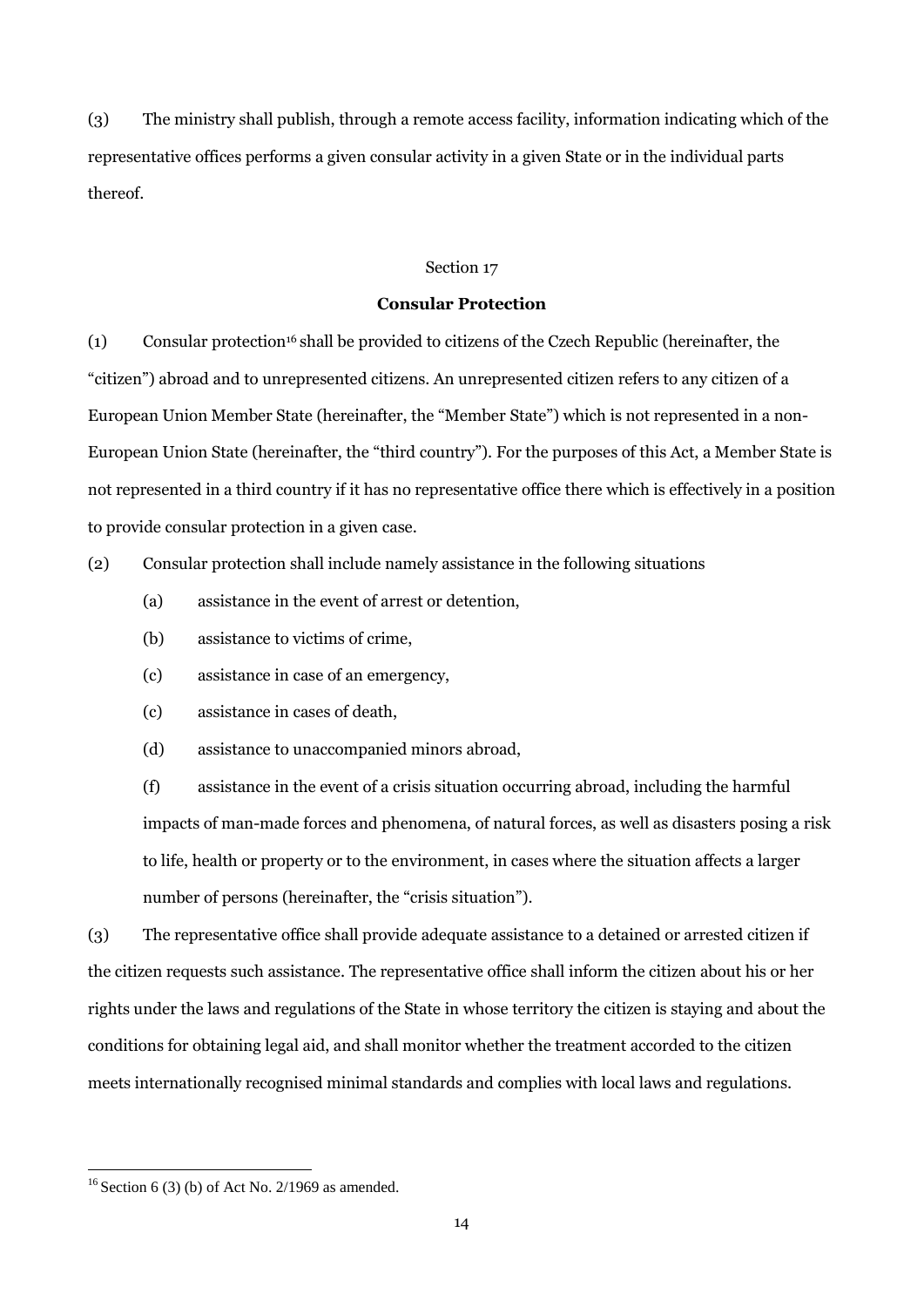(4) The representative office shall provide necessary assistance to a citizen who has become the victim of a crime if the citizen requests such assistance. The representative office shall also inform the citizen about the procedure for reporting the crime to the competent local authorities and shall assist the citizen in making the report if necessary.

(5) The representative office shall assist a citizen who is in an emergency abroad due to exceptional circumstances, including namely serious illness, hospitalisation, injury, accident, document theft or loss and the death of a close person, if the citizen requests such assistance and is unable to deal with the situation himself or herself. The situation of a citizen travelling abroad without adequate means to cover the costs of travel and stay shall not be deemed to be an emergency situation.

(6) When informed about a citizen's death, the representative office shall inform or arrange for informing the closest relatives; the representative office shall assist the closest relatives as necessary in dealing with matters related to the death and shall issue a laissez-passer for the corpse where required<sup>17</sup> .

(7) The representative office shall provide assistance in crisis situations.

(8) Unless specified otherwise below, the representative office shall provide adequate financial or in-kind assistance as necessary if no assistance can be obtained from other sources, provided that the citizen undertakes in writing to repay the costs of consular protection. The costs of consular protection include also any administrative fees and cash expenditures related to the given procedure.

(9) The undertaking to repay the costs of consular protection shall not be required in crisis situations, unless it is reasonable to require such undertaking due to the specific circumstances of the case. Financial or in-kind assistance shall be deemed necessary especially if the citizen's life is at risk. (10) The representative office may refuse to provide consular protection in cases where the requesting citizen does not duly cooperate with the consular officer, does not take an active part in

addressing his or her situation, misused the assistance on a previous occasion, has given the representative office false information, did not repay the costs of consular protection on a previous occasion, as well as in cases where such assistance would be manifestly excessive, with the exception of cases where the refusal would result in the citizen's serious injury or in a risk to the citizen's life.

(11) The practical steps to be taken for the purposes of consular protection in a given case shall be determined by the representative office on a case-by-case basis. On the basis of the specific

<sup>&</sup>lt;sup>17</sup> Section 9(4) of Act No. 256/2001 Concerning Funeral Services and amending certain legislation as amended.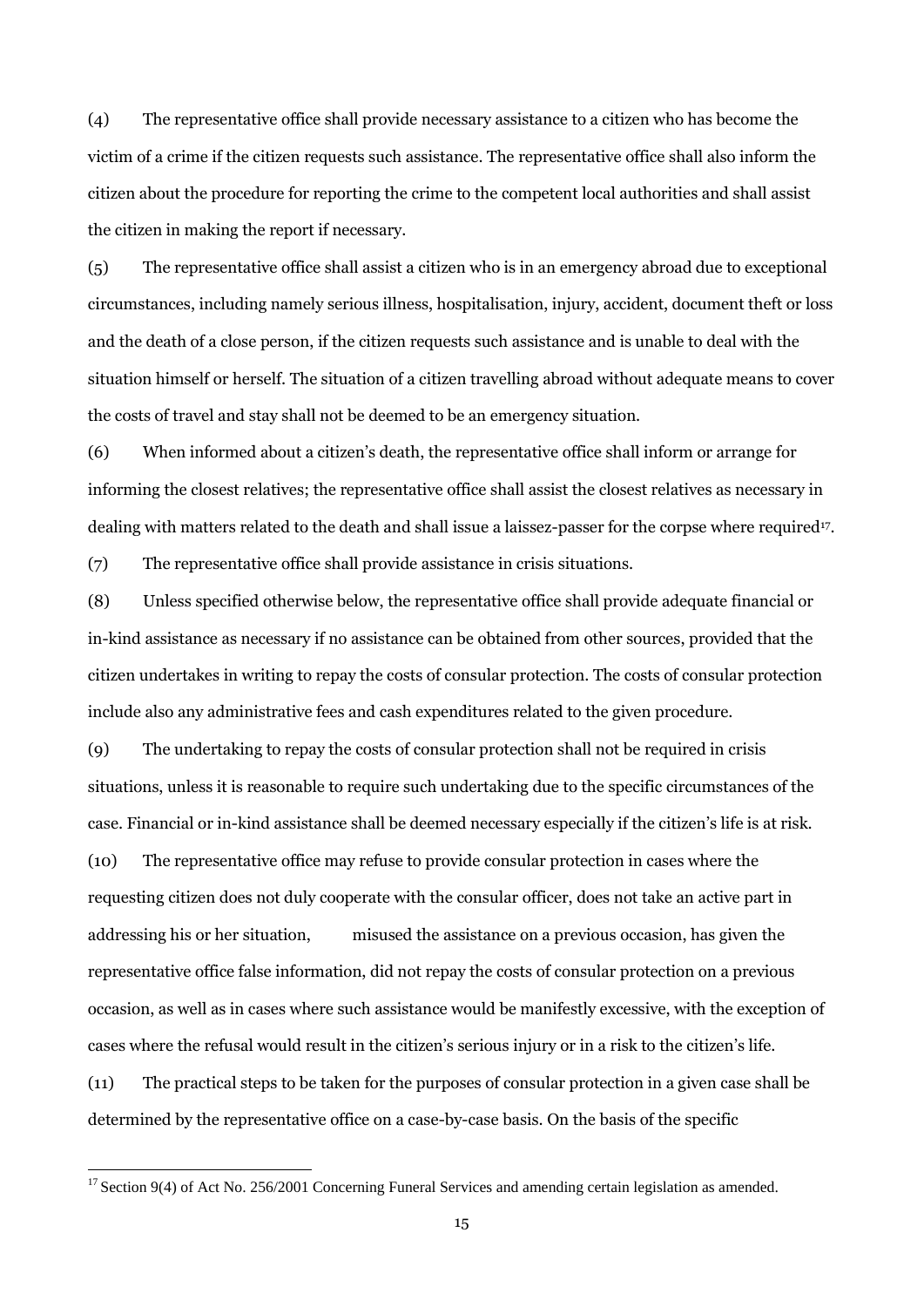circumstances of the case, the representative office may decide that an undertaking to repay the costs of consular protection is not to be required, or that the undertaking is to be required only for a certain part of the costs as the representative office deems reasonable and adequate with regard to the circumstances of the case.

## Section 18

# **Document Legalisation and Certification**

(1) The ministry shall within the scope of service in the headquarters attach national legalisation certificates to public documents executed or certified by a competent authority of the Czech Republic, by a local government body performing administrative functions entrusted to it by law or on the basis thereof, and by a legal person or an individual performing administration functions entrusted to them by law or on the basis thereof, as well as to documents signed before the ministry; national legalisation consists in attaching to the document a certificate of authenticity of the signature and of the identity of the stamp or seal which the document bears. In case the document is to be produced in a State party to the Convention Abolishing the Requirement of Legalisation for Foreign Public Documents <sup>18</sup>, the ministry shall attach to the document a special certificate (Apostille); this shall not apply in the case of documents executed by a court, notary and court-appointed executor<sup>19</sup>.

(2) The ministry may attach a national legalisation certificate to a foreign public document only if the document has been executed or certified by a representative office accredited to the Czech Republic, provided that the ministry has the specimen signatures and impressions of the stamps or seals of such representative office.

- (3) Representative offices shall
	- (a) certify true copies,
	- (b) legalise documents,
	- (c) append national legalisation certificates to foreign public documents,

 $18$ Convention Abolishing the Requirement of Legalisation for Foreign Public Documents, done at The Hague on 5 October 1961, published in Notice No. 45/1999.

 $19$  Section 109 of Act No. 91/2012.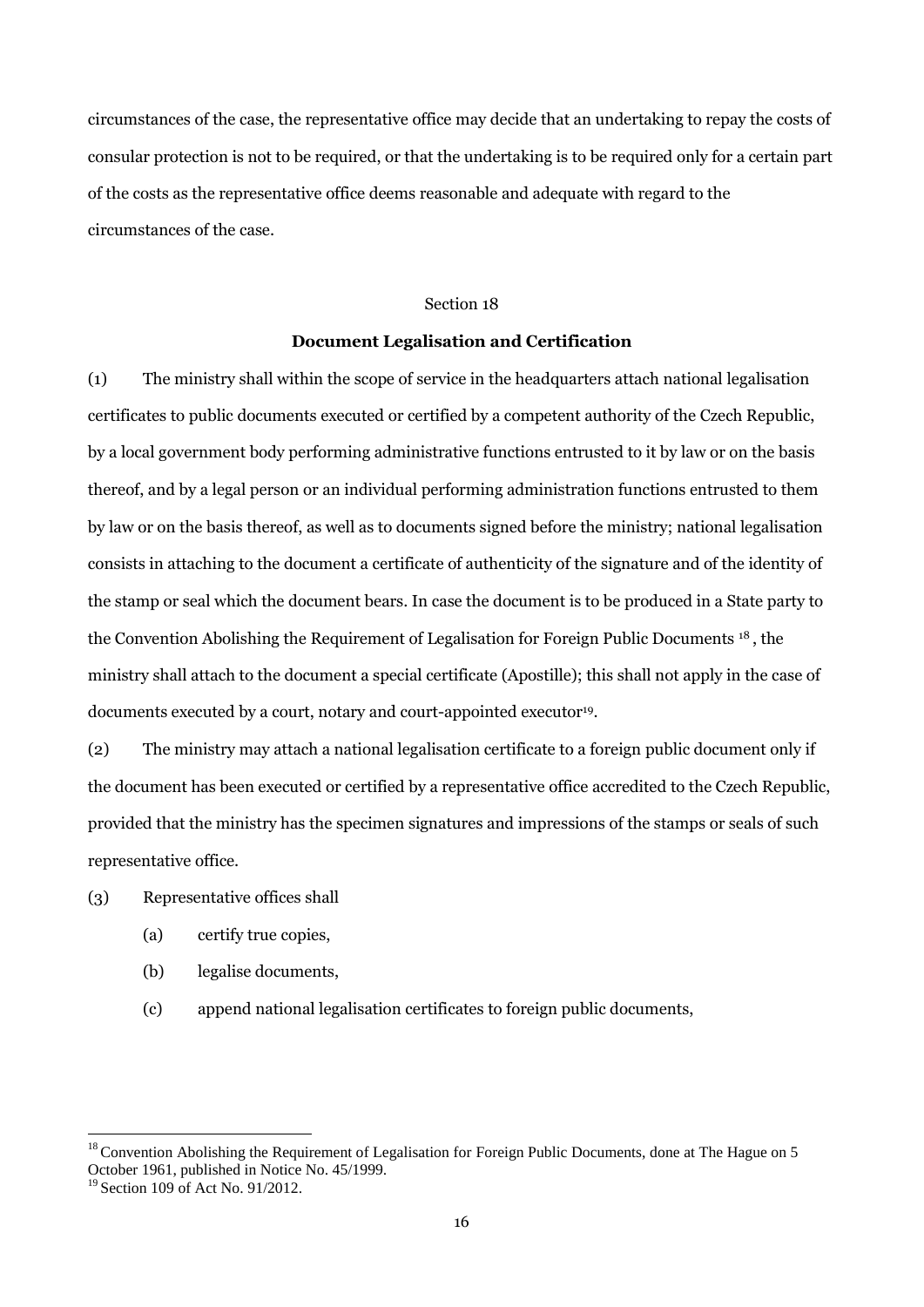(d) certify foreign public documents to which none of the certificates prescribed in other legislation can be attached<sup>20</sup>,

(e) certify translations of public documents.

(4) The representative office may legalise signatures on documents drawn up in languages other than Czech or Slovak and/or in scripts other than Roman, if the consular officer has adequate knowledge of the language in which the document is drawn up or if the document is accompanied by a certified translation.

(5) The representative office may refuse to certify the translation of a public document if the consular officer does not have adequate knowledge of the language in which the document is drawn up or if the authorities of the State to which the representative office is accredited do not recognise translations made or certified by the representative office.

(6) The representative office may refuse to certify a document if there are serious reasons for believing that the content of the document is inconsistent with public order, with the laws and regulations of the receiving State or with the Czech Republic's obligations under international law and European Union law, or if there are serious doubts about the authenticity of the document, or if the document is inconsistent with the facts to which it purports to attest.

(7) The certifications and legalisations referred to in (1)-(5) above shall be performed by a consular officer who has passed an examination. The examination shall consist of a written test of knowledge and practical application of the laws and regulations concerning certification of true copies and legalisation.

(8) The ministry shall issue a regulation setting out the legalisation and certification procedure to be followed by representative offices as well as detailed rules for the examination.

#### Section 19

#### **Notarial Activities**

(1) The representative office shall issue a proof of life certificate for a Czech citizen at the citizen's request, provided that the citizen produces a valid official identity document.

(2) In exceptional cases, especially in crisis situations, the representative office may receive from the Czech individuals and legal persons money, stocks and bonds, bankbooks and documents for safe

 $20$  Sections 12 and 109 of Act No. 91/2012.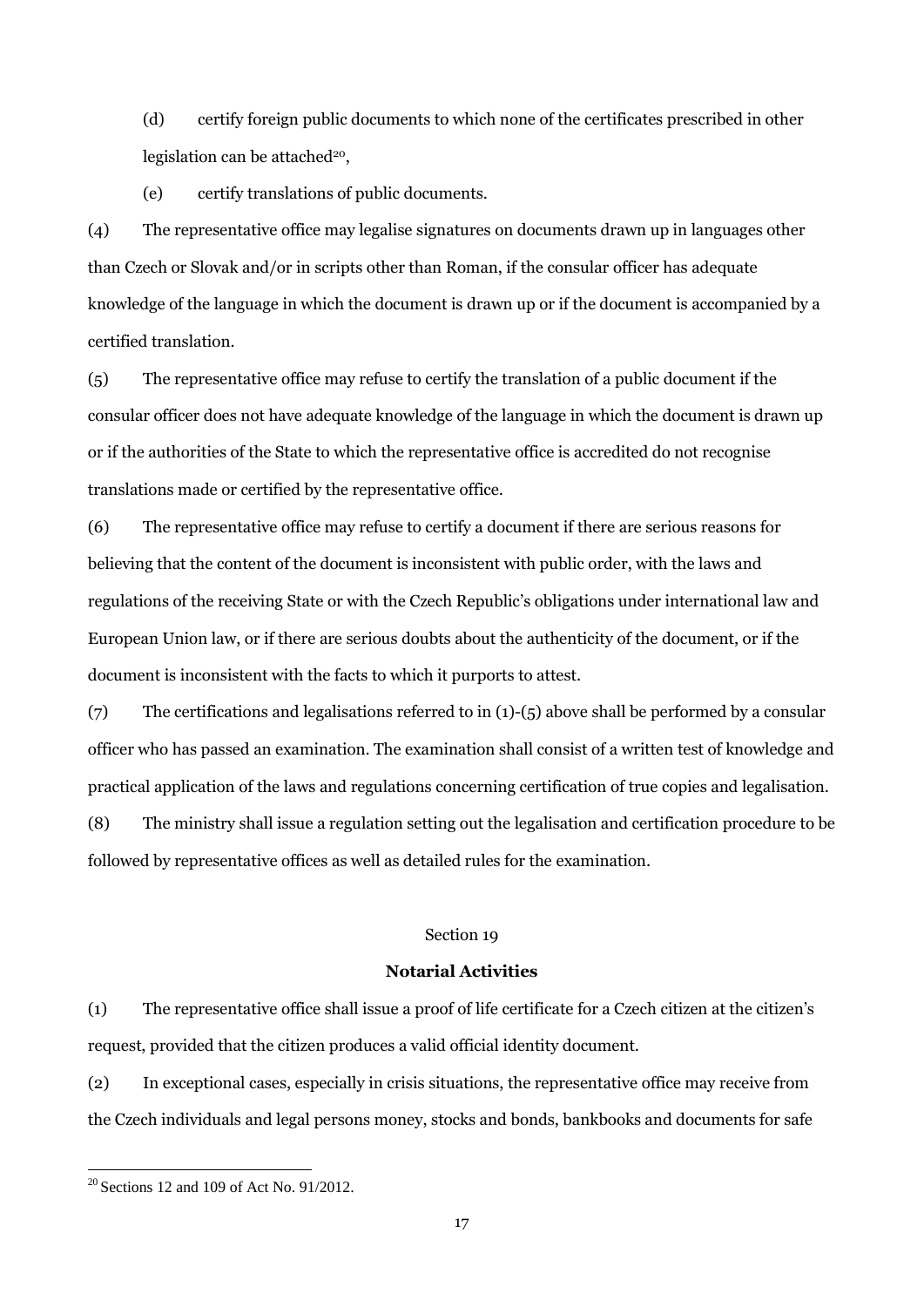custody. The representative office shall refuse to keep articles in safe custody if the safekeeping would be inconsistent with the laws and regulations of the Czech Republic or of the receiving State, if the representative office lacks suitable safe custody facilities, if the representative office is unable to keep articles in safe custody due to capacity constraints, or in circumstances where the security of the articles or of the representative office and/or of civil servants and employees serving or working abroad is at risk or impossible to maintain.

#### Section 20

# **Civil Registry Agenda**

- (1) The representative office shall receive namely requests for the following
	- (a) the recording of registrable events<sup>21</sup>,
	- (b) duplicates of registry documents,
	- (c) certificates of no impediment to marriage<sup>22</sup>,
	- (d) paternity certificates,
	- (e) permission to change the first name and surname,
	- (f) solemnisation of marriage.

(2) The representative office shall publish, through a remote access facility, detailed rules concerning solemnisation of marriage.

# Section 21

# **Agenda Related to the Citizenship of the Czech Republic**

The representative office shall receive namely the following:

(a) requests to ascertain a person's citizenship status, requests to issue a citizenship

certificate, and requests to deliver a citizenship certificate,

(b) applications for the citizenship of the Czech Republic, where required by other legislation<sup>23</sup>,

(c) individual declarations of obtaining the citizenship of the Czech Republic,

 $21$  Sections 42 and 43 of Act No. 301/2000 as amended.

 $^{22}$  Section 36 of Act No. 30112 and 109 of Act No. 301/2000 as amended.

<sup>&</sup>lt;sup>23</sup> Section 28 (4) of Act No. 186/2013.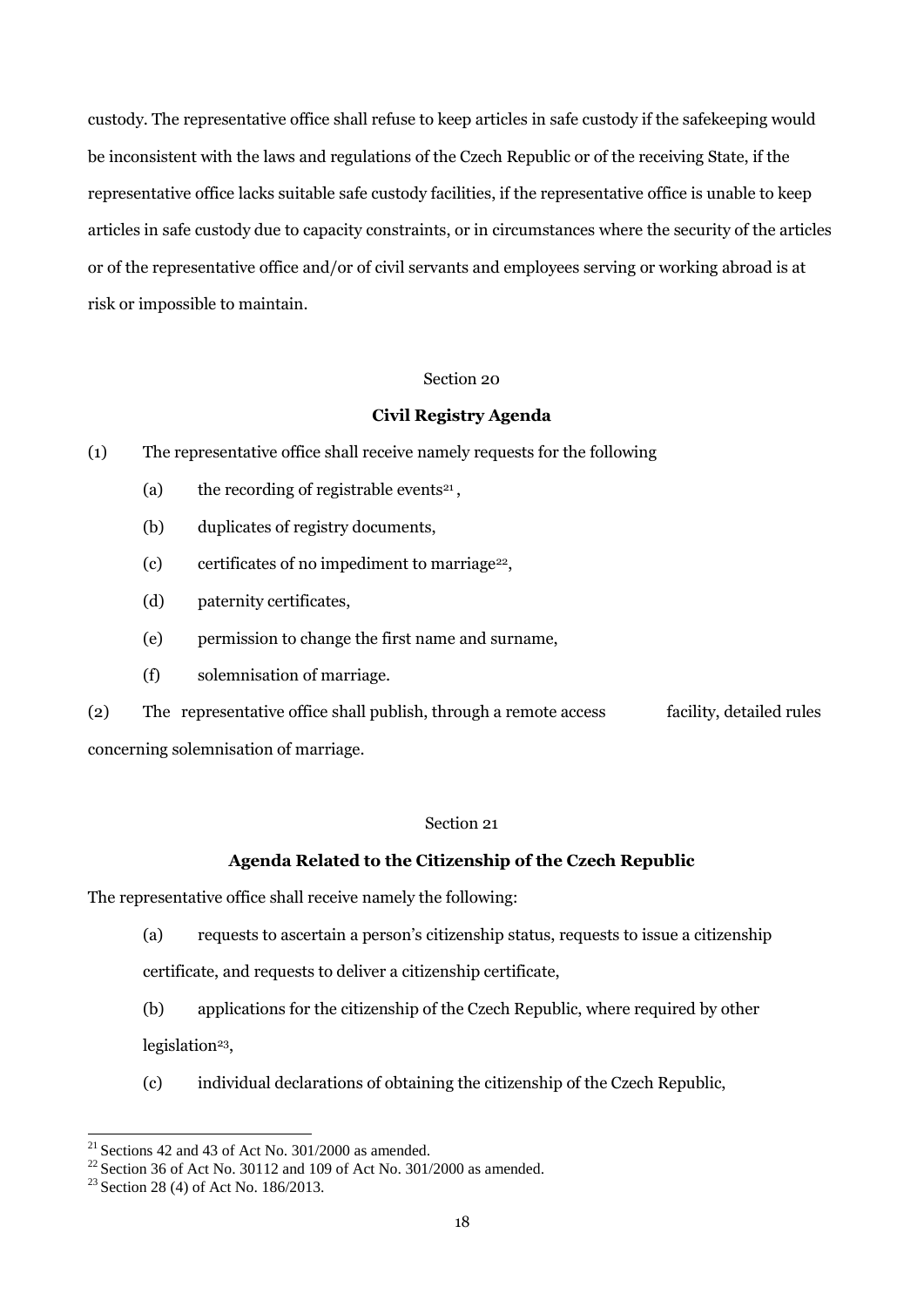- (d) declarations of renunciation of the citizenship of the Czech Republic,
- (e) oaths of allegiance made according to other legislation<sup>24</sup>.

# **Electoral Authority's Activity**

(1) The ministry and representative offices shall perform the activity of an electoral authority as required by other laws and regulations.

- (2) The representative office shall namely
	- (a) prepare, organise and manage voting abroad,
	- (b) inform voters about elections and about voting eligibility requirements,

(c) receive requests for registration on a special electoral roll kept by the representative office,

(d) receive requests for deletion from a special electoral roll kept by the representative office,

(e) send reports on the voting and its results to the Czech Statistical Office.

## Section 23

# **Agenda Related to Succession and Inheritance**

The representative office shall safeguard the interests of citizens in matters related to succession and inheritance in the territory of the receiving State in accordance with the laws and regulations of the receiving State and with treaties binding on the Czech Republic. The protection shall include namely obtaining information and assisting with the compilation of documents necessary for inheritance proceedings. In case any of the steps involve costs to the consular post, such step(s) shall be carried out at the expense of the requesting citizen.

# Part 2

# Consular Protection of Unrepresented Citizens

<sup>&</sup>lt;sup>24</sup> Section 27 of Act No. 186/2013.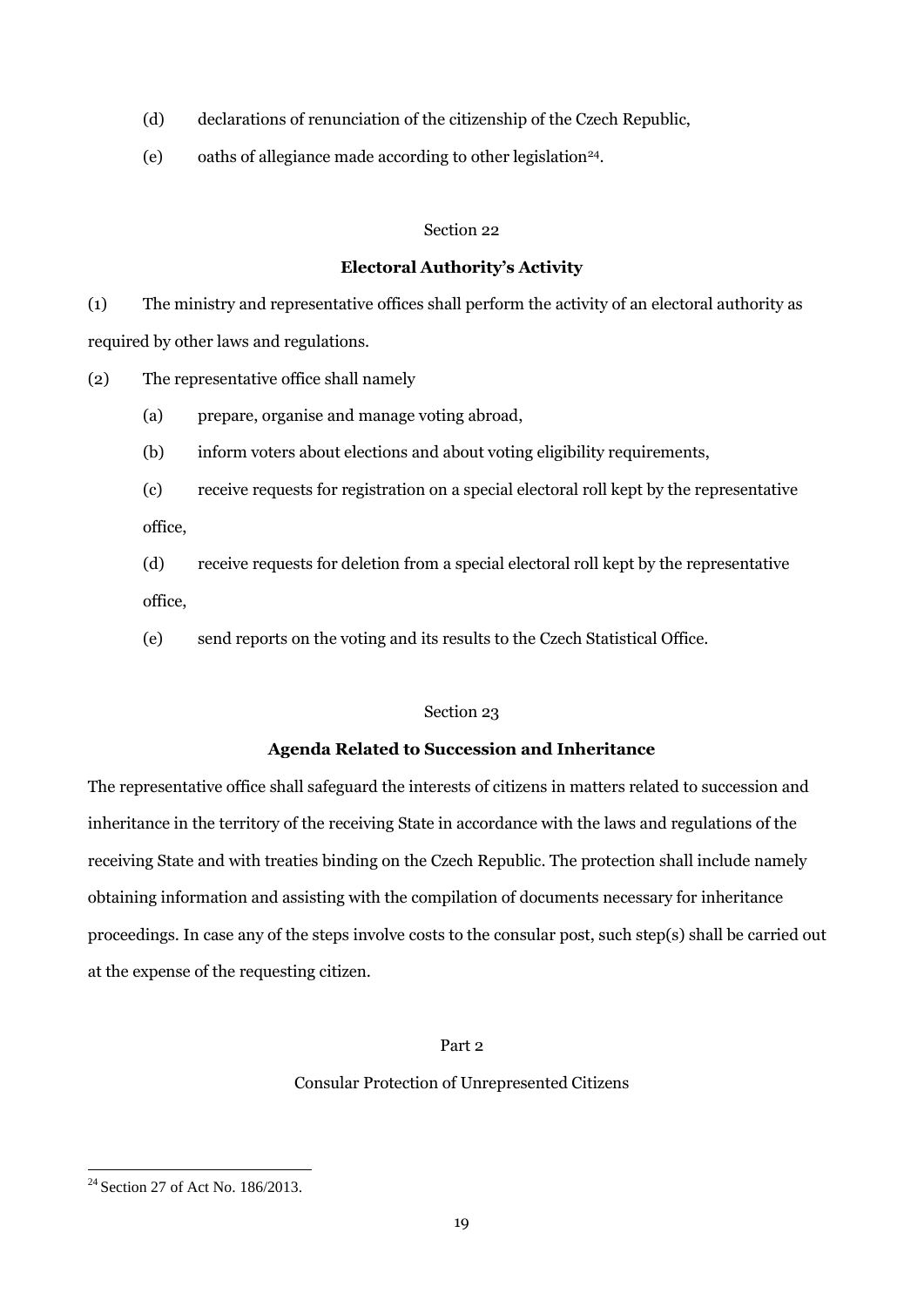(1) In the territory of a third country, unrepresented citizens shall be provided with consular protection on the same conditions as citizens in accordance with Sections 17 and 19 (2).

(2) A consular post headed by an honorary consular officer shall not provide consular protection to unrepresented citizens.

(3) Applicants seeking consular protection shall establish that they are unrepresented citizens by producing their travel documents or identity cards. If the applicant is unable to produce a valid travel document or identity card, the citizenship may be proved by any other appropriate means, including verification with the representative office or the Ministry of Foreign Affairs of the Member State of which the applicant claims to be a citizen.

#### Section 25

# **Transferring the application**

In cases where an unrepresented citizen's Member State of citizenship requests that the application for consular protection or the case be transferred to it, the representative office shall relinquish the case as soon as the Member State confirms that it is providing consular protection to the unrepresented citizen.

# Section 26

#### **Agreements and Practical Arrangements**

(1) The ministry may conclude agreements with the authorities of other Member States concerning permanent representation for the purpose of providing consular protection to unrepresented citizens. (2) The representative office may conclude practical arrangements with the representative offices of other Member States for the purpose of sharing responsibilities for providing consular protection to unrepresented citizens.

(3) In cases where an agreement or practical arrangement has been concluded according to (1) and (2) above, consular protection shall be subject to the provisions of such agreement or practical arrangement. In cases where an unrepresented citizen seeks consular protection from the representative office although the representative office is not designated as competent according to the agreement or practical arrangement in place, the representative office shall ensure that the application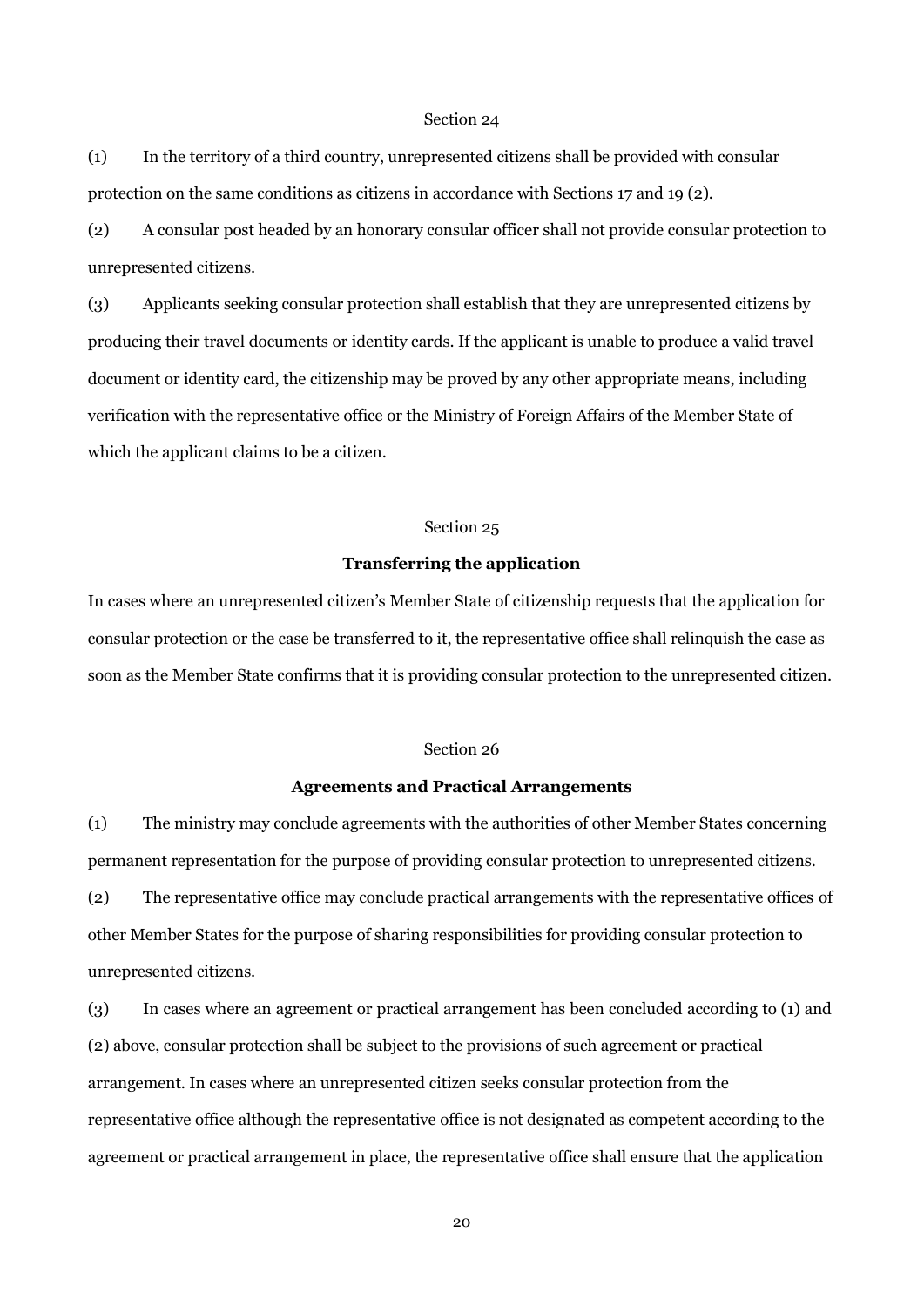be transferred to the competent representative office of another Member State, unless consular protection would thereby be compromised, in particular if the urgency of the matter requires immediate action by the representative office.

# Section 27

## **Coordination and Cooperation**

(1) The representative office shall closely cooperate and coordinate its activity with the representative offices of the Member States and with the European Union delegation in the given State to ensure consular protection of unrepresented citizens.

(2) When the representative office receives a request for consular protection from a person who claims to be an unrepresented citizen, or is informed about an individual emergency situation of a person who claims to be an unrepresented citizen, the representative office shall consult without delay with the Ministry of Foreign Affairs of the Member State of which the person claims to be a citizen or, where appropriate, the competent representative office of that Member State, and provide it with all relevant information at its disposal, including regarding the identity of the unrepresented citizen and the possible costs of consular protection. Except in cases of extreme urgency, this consultation shall take place before assistance is provided. The representative office shall also facilitate, by appropriate means, the exchange of information between the citizen concerned and the authorities of the Member State of which the person claims to be a citizen.

(3) If requested by the other Member State, the representative office shall provide the authorities of the other Member State with relevant information on the given case of consular protection of an unrepresented citizen.

(4) The representative office or the ministry may seek information from the authorities of other Member States concerning any cases of citizens provided with consular protection in third countries where the Czech Republic is not represented.

(5) The ministry and the representative office shall receive from other Member States information on citizens seeking consular protection in third countries where the Czech Republic is not represented. The ministry may decide that consular protection in a given case is to be provided by the representative office or by the ministry.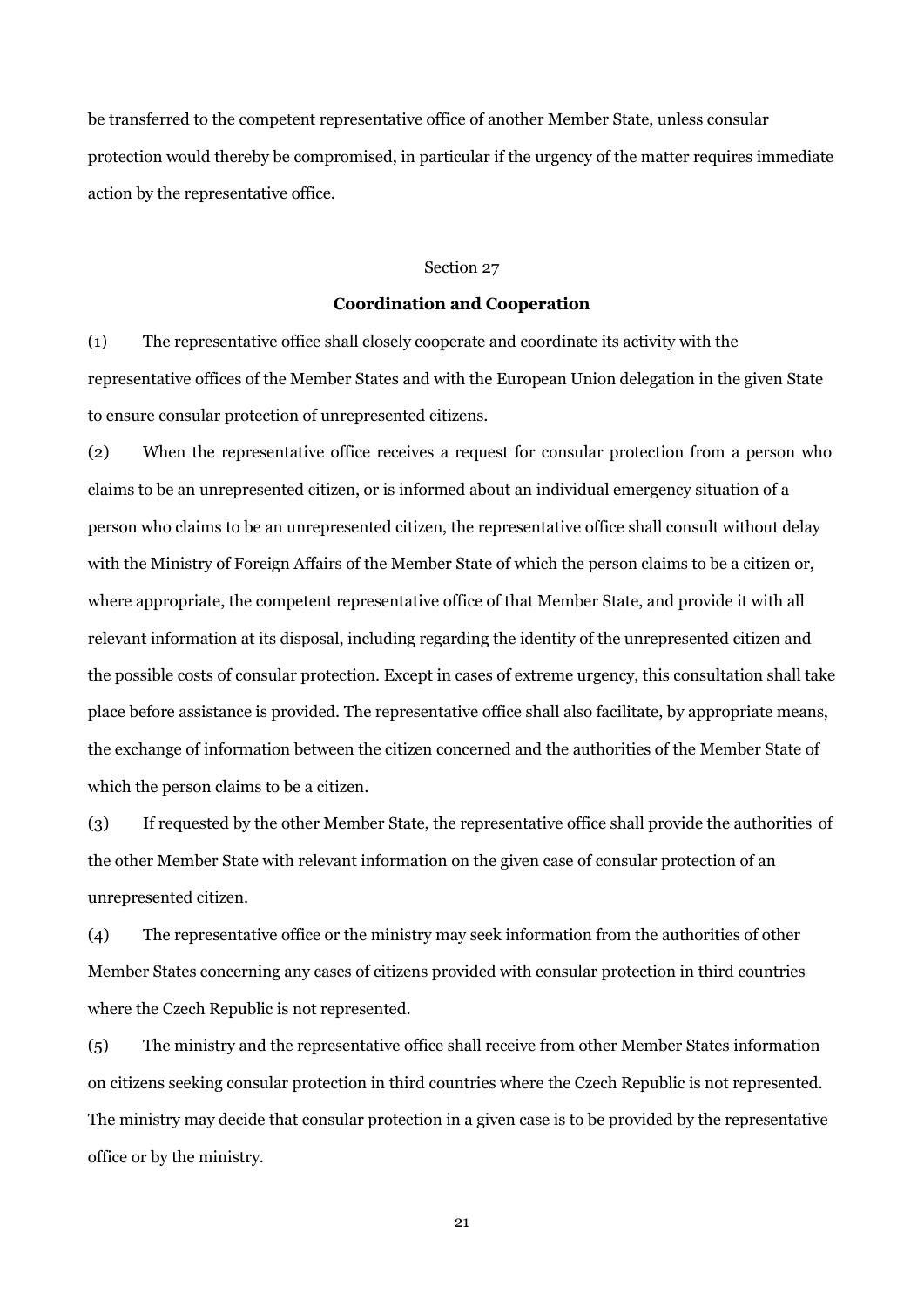(1) The representative office in a third country shall closely cooperate and coordinate its plans for crisis situations with the representative offices of the other Member States and with the competent European Union delegation to ensure that unrepresented citizens are efficiently assisted in such situations. The representative office shall inform the representative offices of the other Member States of its crisis preparedness arrangements and, where appropriate, shall involve them therein.

(2) In the event of a crisis situation, the representative office and the ministry shall closely cooperate with the authorities of other Member States and of the European Union to ensure efficient assistance for unrepresented citizens. The representative office and the ministry shall, where possible, inform the authorities of other Member States and of the European Union about available evacuation capacities.

(3) The representative office shall provide the authorities of the Member State(s) in charge of coordinating and leading the assistance to unrepresented citizens during crisis situations, or the Member State(s) coordinating the assistance, with relevant information regarding citizens present in a crisis situation in a third country where the Czech Republic is not represented.

#### Section 29

#### **Financial Procedures**

(1) The representative office shall obtain from unrepresented citizens an undertaking to repay to their Member State of citizenship the costs of any consular protection provided on the basis of Section 17 and Section 19 (2). Unrepresented citizens shall be required to undertake to repay only those costs that would have to be borne by citizens under the same conditions.

(2) The ministry shall ask the unrepresented citizen's Member State of citizenship for the reimbursement of any costs of consular protection incurred by the Czech Republic when providing consular protection to an unrepresented citizen.

(3) When the consular protection provided to an unrepresented citizen in the case of arrest or detention involves unusually high but essential costs related to travel, accommodation or translation,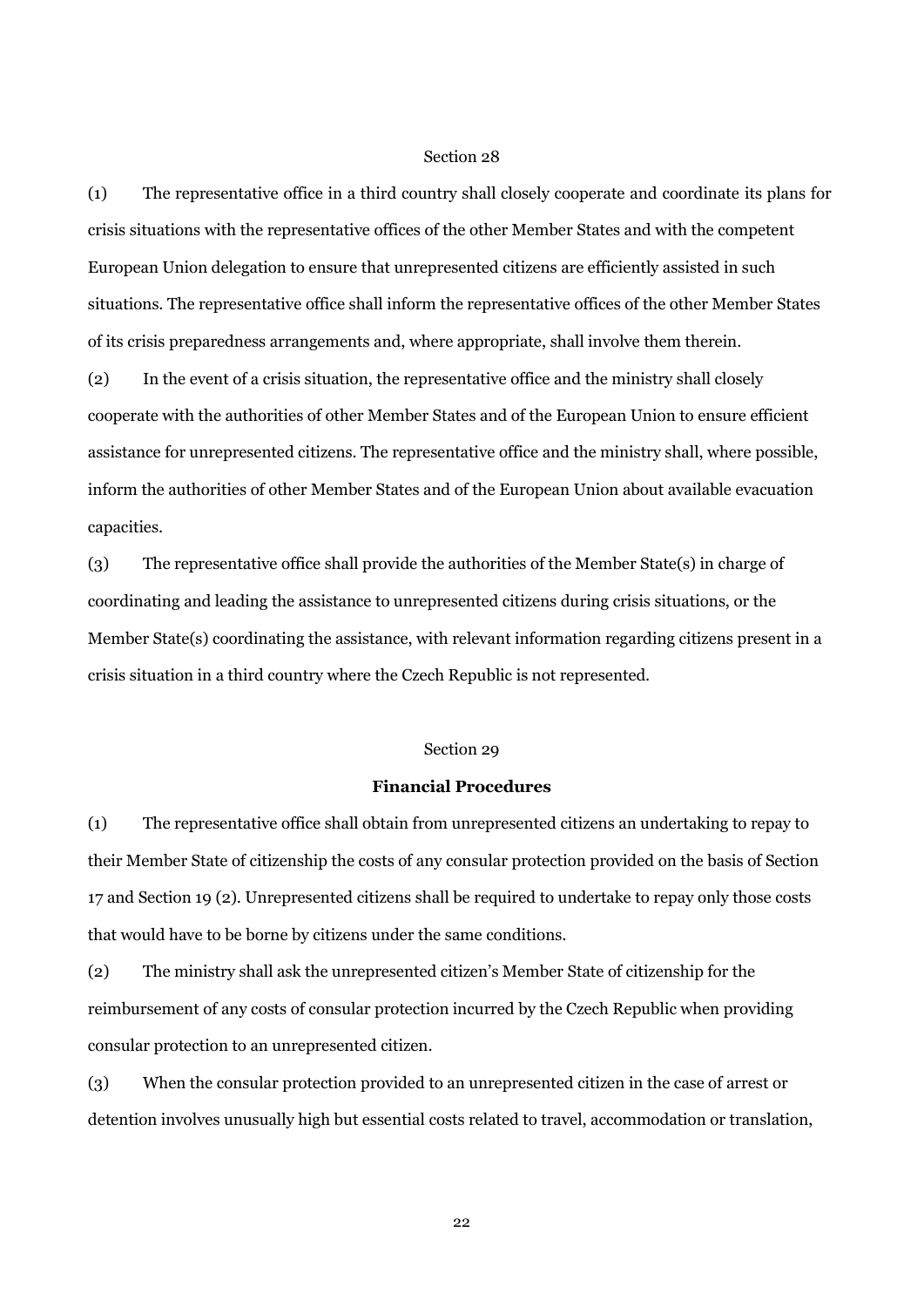the ministry shall ask for the reimbursement of such costs the Member State whose citizenship the unrepresented citizen holds.

(4) The ministry shall issue a regulation setting out the standard form for an undertaking to repay the costs of consular protection and the standard form for a request for reimbursement.

## Section 30

(1) In crisis situations where the Czech Republic provides the assistance referred to in Sections 24- 28, the ministry shall submit a request for reimbursement of the costs of consular protection provided to an unrepresented citizen to the Ministry of Foreign Affairs of the unrepresented citizen's Member State of citizenship. This reimbursement may be sought even if the unrepresented citizen has not signed an undertaking to repay according to Section 29 (1).

(2) In case the assistance referred to in Sections 24-28 is provided to a significant number of citizens, the ministry may ask the unrepresented citizen's Member State of citizenship to reimburse the costs on a pro-rata basis, by dividing the full value of the actual costs incurred by the number of citizens assisted.

(3) Where the consular protection has been financially supported by way of assistance from the European Union Civil Protection Mechanism<sup>25</sup>, any contribution from the unrepresented citizen's Member State of citizenship shall be determined after the deduction of the European Union's contribution.

# Section 31

(1) At the request of the Member State that has provided consular protection to a citizen in a third country where the Czech Republic is not represented, the ministry shall reimburse the costs of such consular protection to the Member State within 12 months.

(2) In the case referred to in (1) above, the ministry shall ask the citizen concerned to reimburse such costs. The citizen shall reimburse the costs to the ministry without undue delay, within 12 months; the payment shall be administered in accordance with the Tax Procedure Code.

<sup>&</sup>lt;sup>25</sup> Decision No 1313/2013/EU of the European Parliament and of the Council of 17 December 2013 on a Union Civil Protection Mechanism.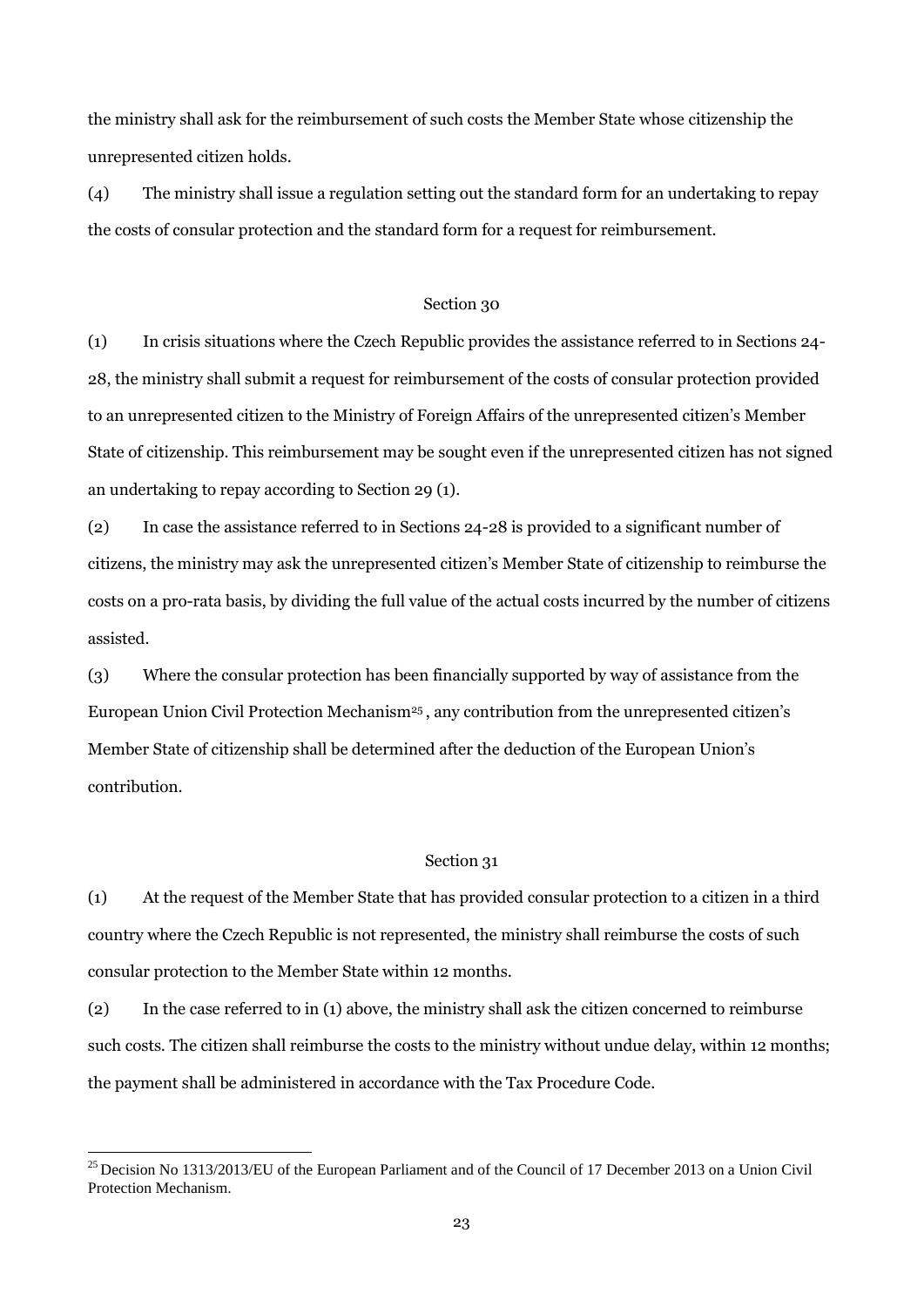#### CHAPTER V

# SERVICE AND EMPLOYMENT RELATIONSHIPS IN RELATION TO THE PERFORMANCE OF FOREIGN SERVICE

#### Subchapter 1

Establishment of and Changes to the Ministry's Service and Employment Relationships and the Employment of Other Persons

# **Admission into the Civil Service and Assignment to Another Service Position in the Ministry**

#### Section 32

(1) Once a person is admitted into civil service in the ministry, the state secretary of the ministry shall assign him or her to a foreign service trainee position; this person shall undergo a foreign service training programme and conclude it with an examination.

(2) The examination shall assess the knowledge of diplomatic practice, consular activities and laws and regulations relevant to the foreign service, including international and European Union law. The examination shall be taken within one year of entering the service as described in (1) above. The examination may be retaken only once. This examination substitutes for the specialised part (foreign relations and service) of the civil service examination.

(3) The ministry examination certificate shall serve as the evidence that the holder has successfully passed the examination.

(4) Once the civil servant passes the examination, the state secretary of the ministry shall assign him or her to another service position. The service of a person who fails the examination shall terminate on the date of expiry of the time-limit for taking the examination as specified in (1) above.

(5) The content, scope and other particulars of the final examination, including the examination and rating procedure, shall be determined by the ministry through a regulation.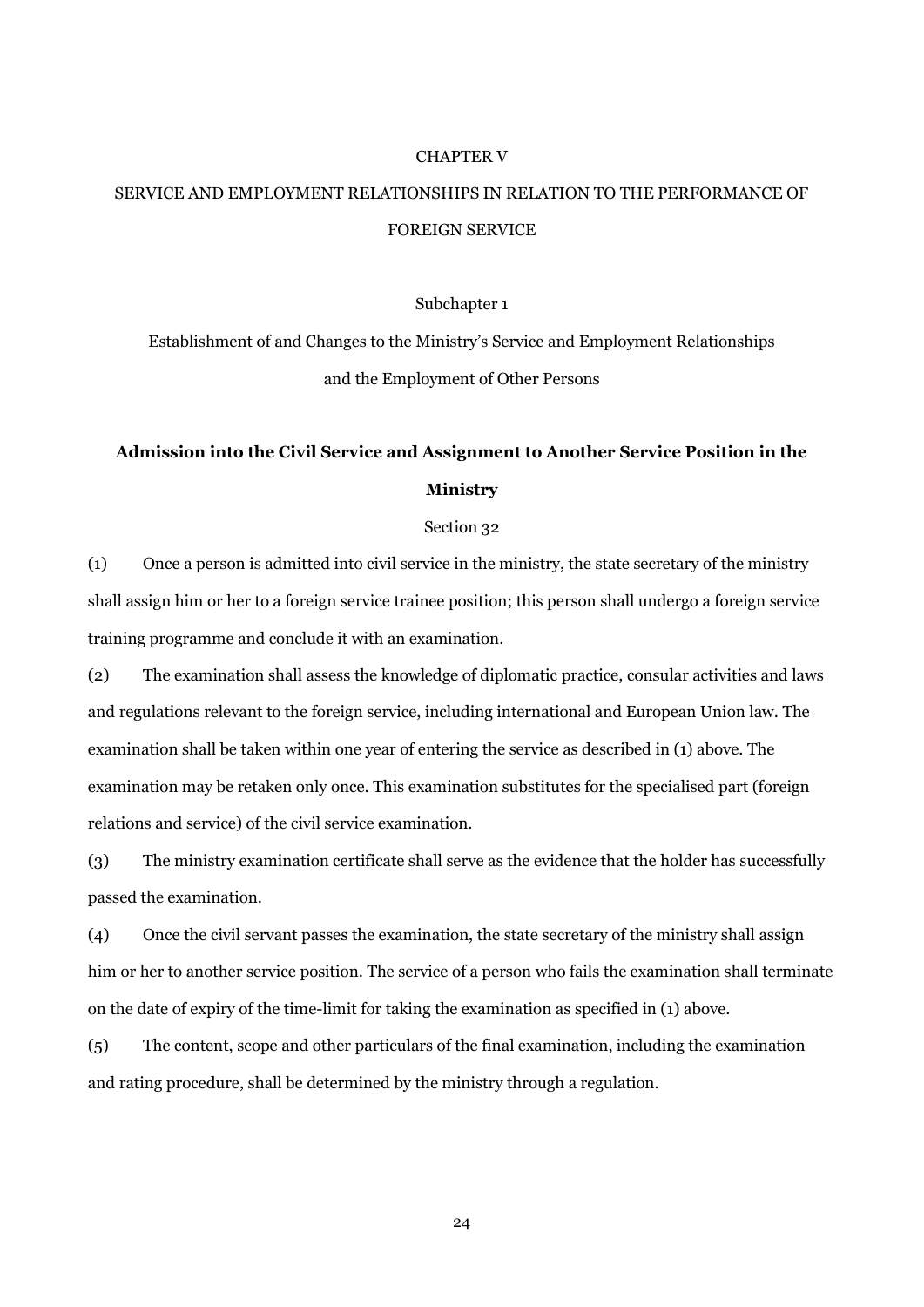(1) With the exception of the cases described in Section 24 (5) of the Civil Service Act, the ministry's vacant service positions shall not be filled through competition in cases where

(a) Section 36 is applied,

(b) the vacant service position can be filled with a civil servant who currently holds another service position at the ministry, including the trainee position referred to in Section 32, or

(c) the ministry's vacant service position is designed for service abroad and can be filled according to Section 41 (1).

(2) In the case of the vacant service positions falling under (1) (b) or (c) above, decisions concerning admission into service and assignment to a service position, or appointment to a service position of a superior, and/or assignment to a service position, or appointment to a senior service position, or filling a service position in employment relationship shall be made by the state secretary of the ministry at the proposal of a council for appointments.

(3) In cases where ministry's vacant service positions designed for the performance of service in the headquarters cannot be filled according to (1) above and there is no person eligible for admission in service through the procedure described in Section 32, the state secretary of the ministry shall announce a competition for vacant service positions as required in the Civil Service Act.

(4) The competition required in the Civil Service Act shall be held whenever a service position becomes vacant as a result of termination of service according to Sections 72 - 74 of the Civil Service Act.

(5) Section 32 shall not be applied in the cases described in (3) and (4) above.

(6) The procedure described in Section 70 (3) of the Civil Service Act shall not be used to assign a civil servant to a service position vacated as a result of rotation between service in the headquarters and service abroad, unless the civil servant is in a service relationship with the ministry.

## Section 34

### **Council for Appointments**

(1) The council for appointments of the ministry is hereby established.

(2) The council for appointments members shall be appointed and recalled by the state secretary of the ministry. A civil servant or an employee holding a position in another service authority shall be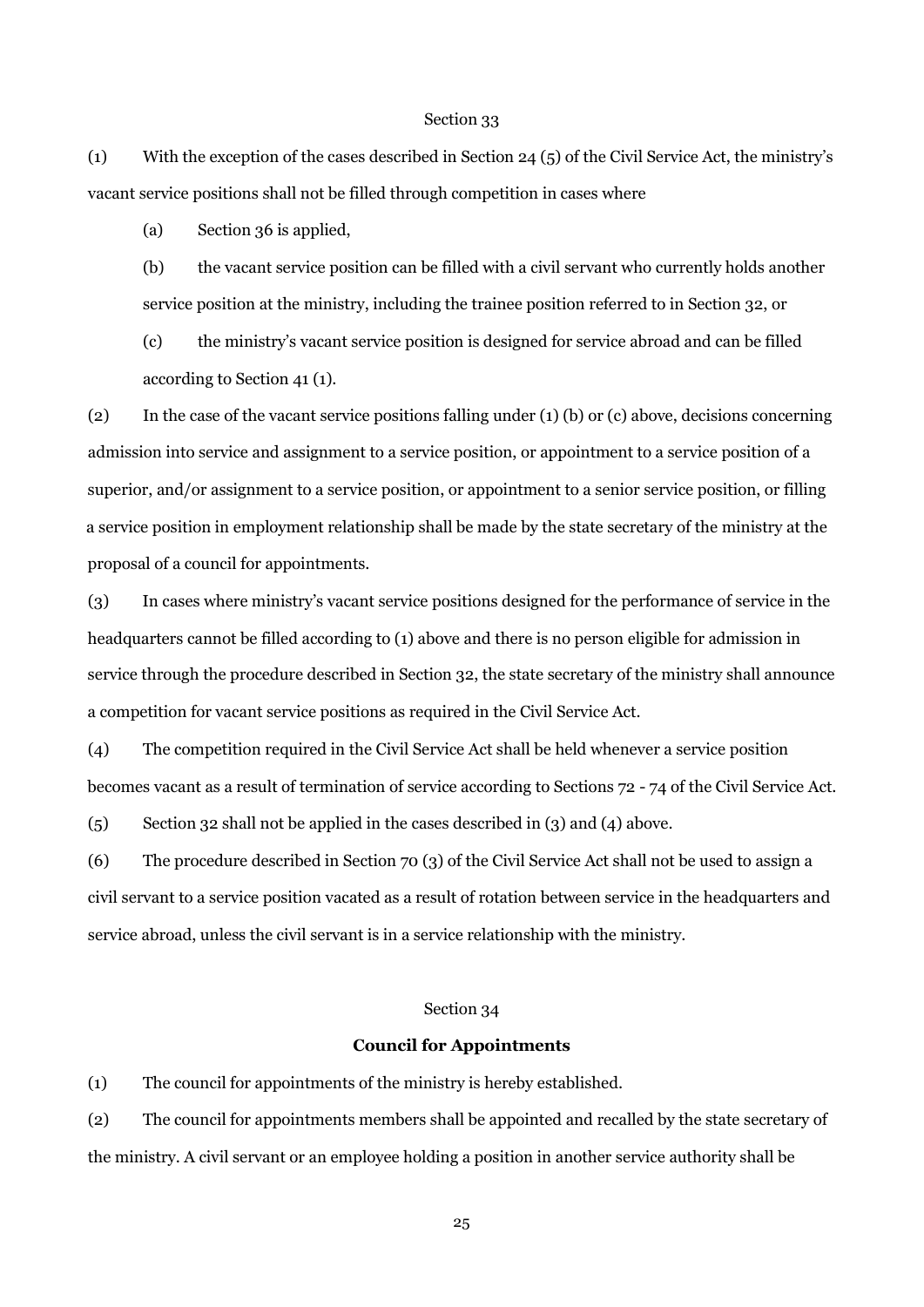eligible for a membership in the council for appointments. The decision-making process related to the appointment of members of the council for appointments shall be governed by the provisions of the Civil Service Act concerning the procedures to be followed in matters of civil service. Under this Act, the council for appointments presenting nominations for the service positions referred to in (4) (c) shall always include the state secretary of the ministry as a member.

(3) A member of the council for appointments may be appointed in case he or she

(a) has performed the activities described in Section 5 of the Civil Service Act or equivalent duties in an administrative authority or other State authority for a period of at least four years during the past ten years, and

(b) is a superior performing service on a service position of at least a director of a department or a superior employee on an employment position of at least a director of a department.

(4) The council for appointments shall

> (a) present nominations for the ministry's vacant service positions, except for cases where a service position is to be filled according to Section 36 and cases where a competition is to be held according to the Civil Service Act,

(b) present nominations for superior service positions designed for service in the headquarters and abroad,

(c) assess candidates for the positions of head of representative offices at the minister's request; the minister shall not be bound by the result of the assessment.

 $(5)$ The council for appointments presenting nominations for the service positions referred to in (4) (a) and (b) above shall have three members; in the case referred to in (4) (c) above, the council for appointments shall have five members. In case the service position is open to civil servants from other authorities, the state secretary of the ministry may issue a service regulation increasing the number of council for appointments members.

(6) Decisions on assignments to a service position and appointments to a civil service position of a superior for service in the headquarters shall be made by the state secretary of the ministry at the proposal of the council for appointments and in consultation with the civil servant immediately superior to the given position. On refusing to appoint to a superior service position a civil servant nominated by the council for appointments, the state secretary of the ministry shall request the council for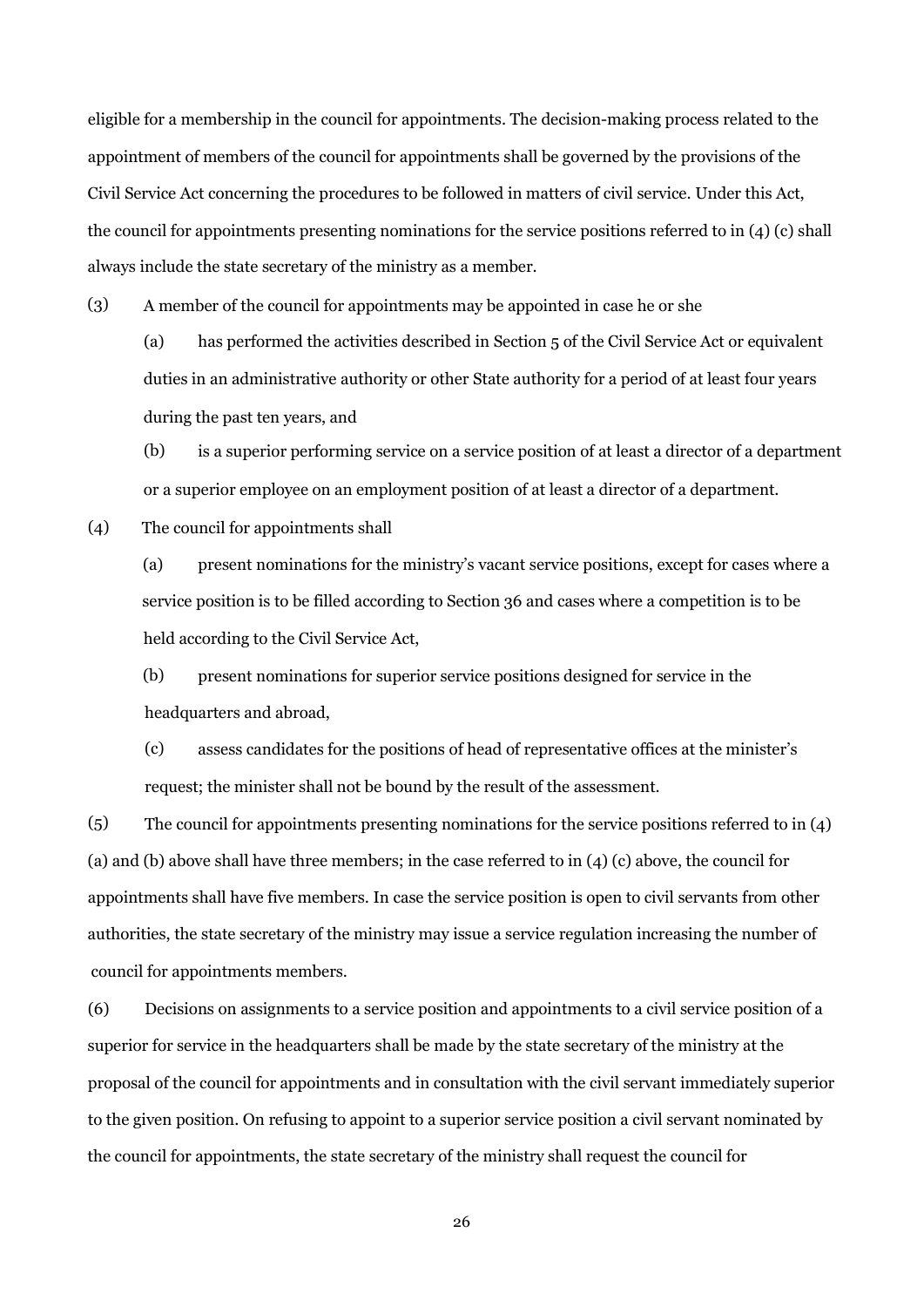appointments to present a new nomination.

(7) The state secretary of the ministry shall issue a service regulation to lay down detailed rules for the composition and functioning of the council for appointments.

(8) The state secretary of the ministry shall issue a service regulation to lay down detailed rules for posting civil servants abroad in cases where the service position is open to civil servants from other with the civil service management departments of other authorities. authorities. The state secretary of the ministry shall issue such service regulation following consultation

#### Section 35

### **Changes to the Service Relationship**

Changes to the service relationship include, but are not limited to

(a) being assigned to a service position designed to facilitate rotation between service in the

headquarters and service abroad (hereinafter, the "temporary service position"),

- (b) being posted abroad to take over agenda at a representative office,
- (c) being transferred to the ministry to prepare for service abroad.

# Section 36

# **Assignment to a Temporary Service or Employment Position**

(1) The ministry's civil servant or employee who is about to be posted abroad or whose posting has come to an end shall be assigned to a temporary service position in situations when such assignment is necessary to facilitate his or her rotation between service or work in the headquarters and abroad.

(2) A vacated service position designed for service in the headquarters, except for superior service positions, shall be filled on a priority basis with civil servants who hold temporary service positions after being posted abroad.

(3) A vacated employment positions designed for work in the headquarters shall be filled on a priority basis with employees who hold temporary service positions after being posted abroad.

(4) The civil servant shall retain the temporary service position for a period not exceeding one year; upon the expiry of this time-limit the civil servant shall be suspended on organisational grounds.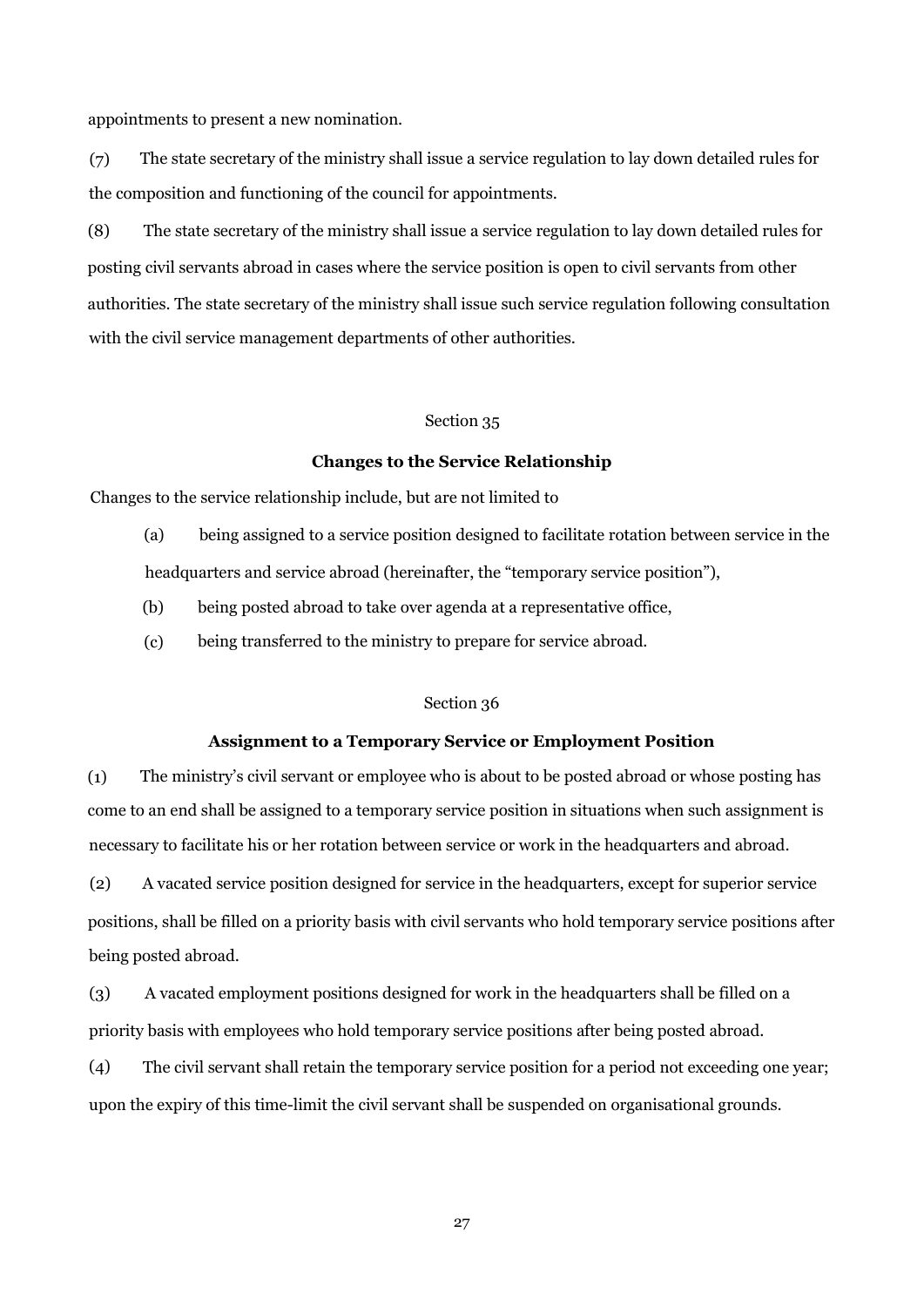(5) The employee shall retain the temporary employment position for a period not exceeding one year; after the expiry of this time-limit, the time during which the employee cannot work shall be deemed to be statutory time off, taken for reasons on the part of the employer.

(6) A period of one year referred to in (4) and (5) shall be discontinued when taking maternity or parental leave, and during unpaid service leave, or employment leave without any compensation of a salary.

## Section 37

# **Posting to Take over Duties Abroad**

(1) To facilitate rotation between service in the headquarters and service abroad, the state secretary of the ministry may post a civil servant to a representative office for the purposes of handover and takeover of duties, no more than 10 days before the date on which the civil servant is to replace his or her predecessor. On deciding to post a civil servant abroad according to Section 67 of the Civil Service Act, the state secretary of the ministry shall indicate whether or not the civil servant is to be posted to the representative office for the purposes of handover and takeover of duties.

(2) During the posting described in (1) above, the civil servant shall not hold any service position; the civil servant shall be entitled to the same salary as civil servants holding service positions abroad.

#### Section 38

# **Transfer to the Ministry in Preparation for the Performance of Service Abroad**

(1) A civil servant may be transferred to the ministry from another authority for a period not exceeding 60 days in order to prepare for service abroad.

(2) A civil servant transferred according to (1) above shall be assigned to a temporary service position.

#### Section 39

## **Removal from a Service Position**

The head of representative office may be removed from his or her service position without providing a reason.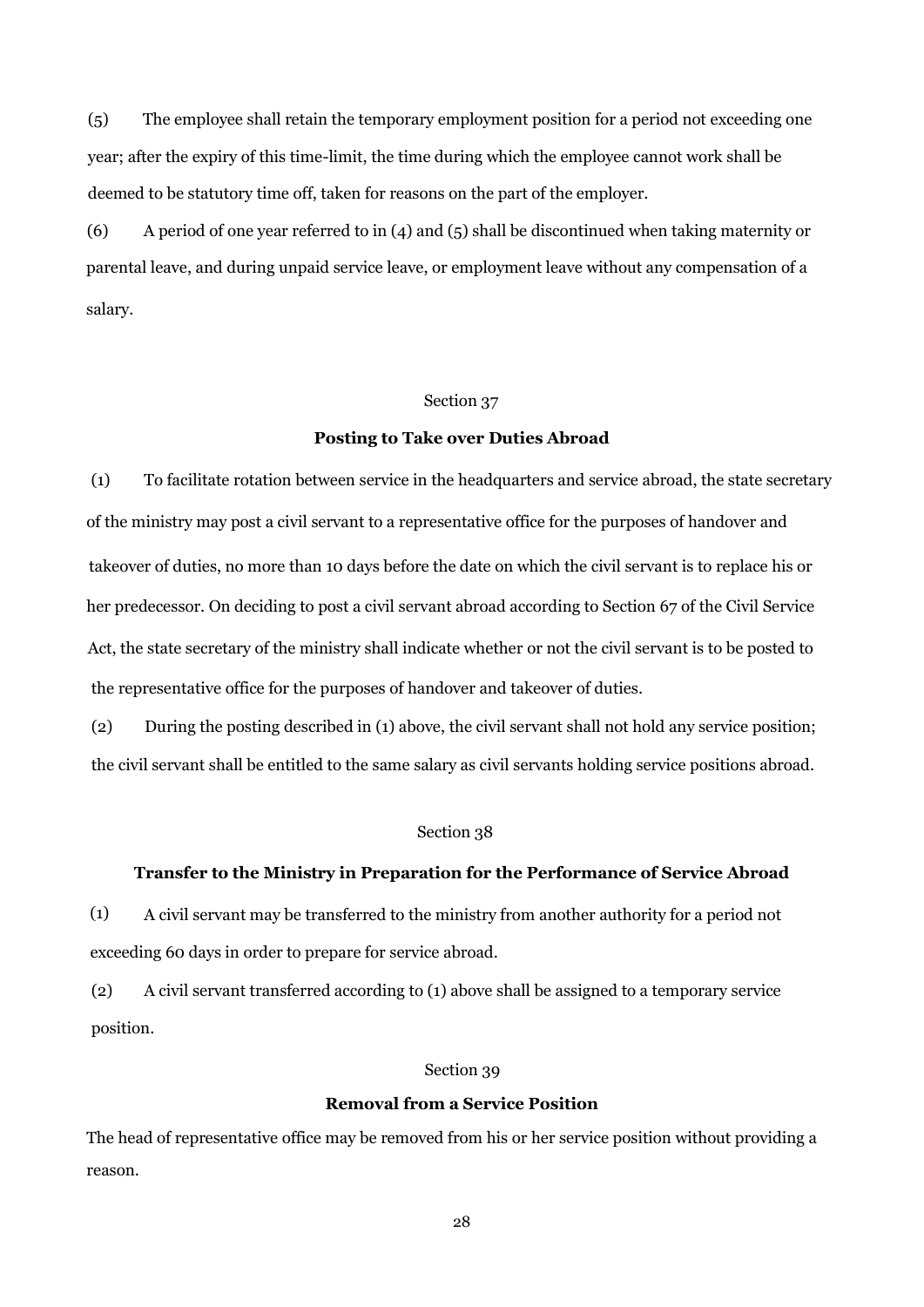## **Posting the Civil Servants with Regard to His or Her Family or Similar Relations**

The civil servants who are close persons may be in superior-subordinate roles during service abroad.

# Section 41

# **The Use of Employment Relationship**

(1) To facilitate reconciliation of family and personal life with service and work abroad, the state secretary of the ministry may fill service and employment positions at a representative office with spouses and partners of civil servants and employees posted abroad; the assignment shall be made on a fixed-term employment basis, provided that the position is designated in the service regulation of the state secretary of the ministry as an administrative or technical position. Such person's term of employment shall not be longer than the term for which the civil servant or employee concerned is posted abroad.

(2) If the Czech Republic's interest so requires, the state secretary of the ministry may fill a service position at a representative office, except for the service position of a head of unit, with a person employed on a fixed-term basis. In case the employee referred to in the first sentence holds the position of head of representative office, he or she shall be deemed to be a superior civil servant for the duration of the employment contract.

(3) The duties of the person referred to in (1) and (2) above shall be agreed in the employment contract and the person shall be entitled to a salary according to Part Nine of the Civil Service Act.

# Section 42

## **The Deputies**

(1) A deputy minister in charge of a section in the ministry may designate two deputies from among the superior civil servants reporting directly to him or her. The designated superior shall act on behalf of the deputy minister in matters determined by the deputy minister.

(2) The head of the Permanent Representation of the Czech Republic to the European Union (hereinafter, the "Permanent Representation") may designate three deputies from among the superior civil servants reporting directly to him or her. The designated superior shall act on behalf of the head of the Permanent Representation in matters determined by the head of the Permanent Representation.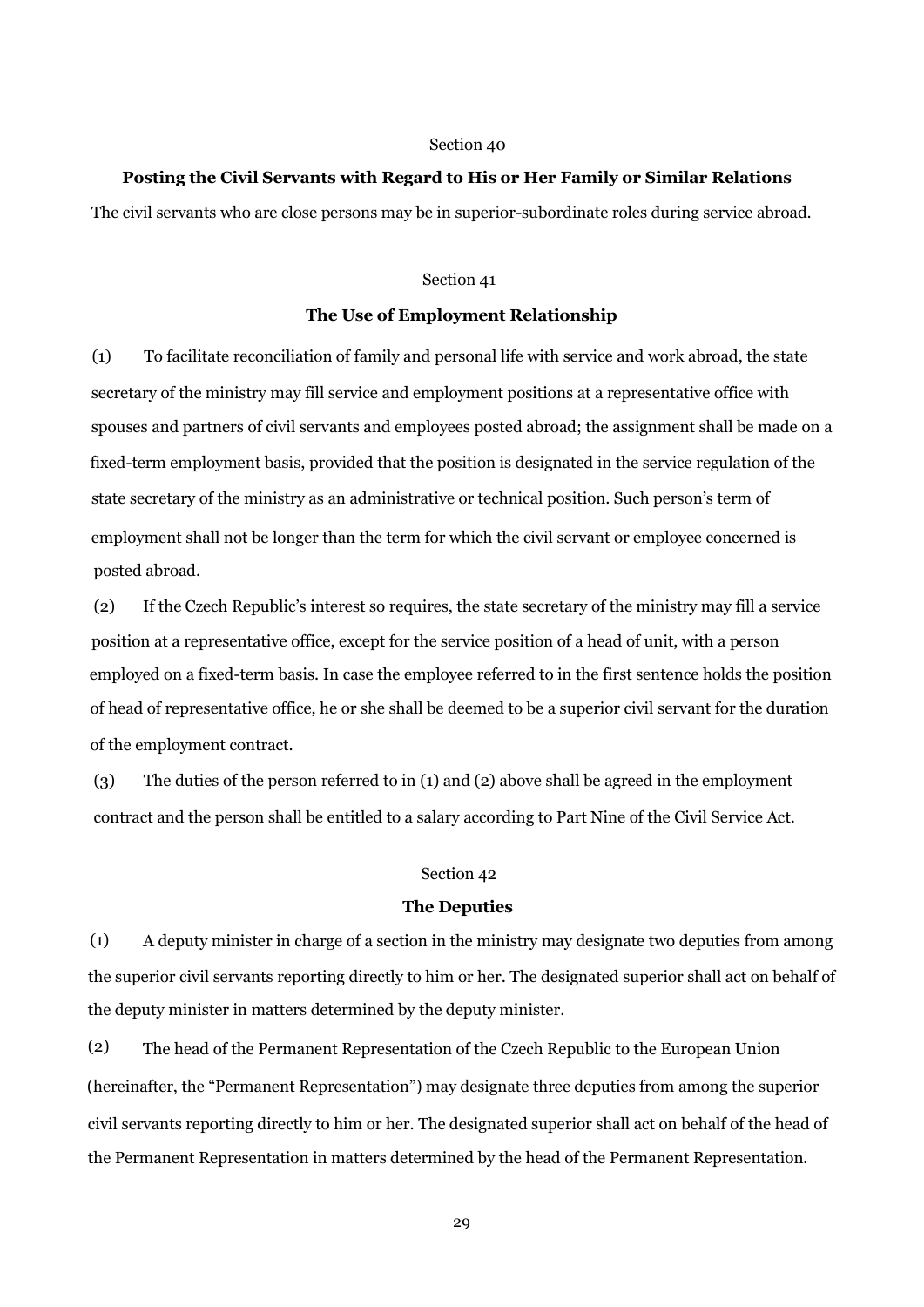(3) A head of unit at a representative office may designate his or her deputy if the unit has been allocated at least seven positions.

(4) The deputy designated by a head of representative office shall act on behalf of the head of representative office in matters determined by the head of representative office.

# Section 43

## **Special Envoy**

(1) On charging a diplomatic officer with a special foreign service task, the minister may designate him or her as a special envoy for this purpose. Such diplomatic officer shall be appointed or assigned to a service position in the 12th or higher salary grade, and the state secretary of the ministry may assign him or her a salary rate of up to twice the top salary rate in the salary grade applicable to the service position to which the diplomatic officer is assigned or appointed. The diplomatic officer shall be eligible for the salary rate specified in the second sentence for a period not exceeding one year, and may become eligible repeatedly.

(2) A special envoy can be appointed as head of a special mission, liaison office or bureau.

(3) The appointment referred to in (1) above shall in any case be valid for a fixed term only.

## Section 44

# **Diplomatic Officer with Granted Rank of an Ambassador**

Once an ambassadorial rank is granted to a diplomatic officer, who is assigned or appointed to a service position in the headquarters in the 12th or higher salary grade, the state secretary of the ministry may assign him or her a salary rate up to twice the top salary rate in the salary grade applicable to the service position to which the diplomatic officer is assigned or appointed, provided that the officer performs the most complicated, responsible and demanding foreign service tasks requiring the highest level of knowledge, skills and experience.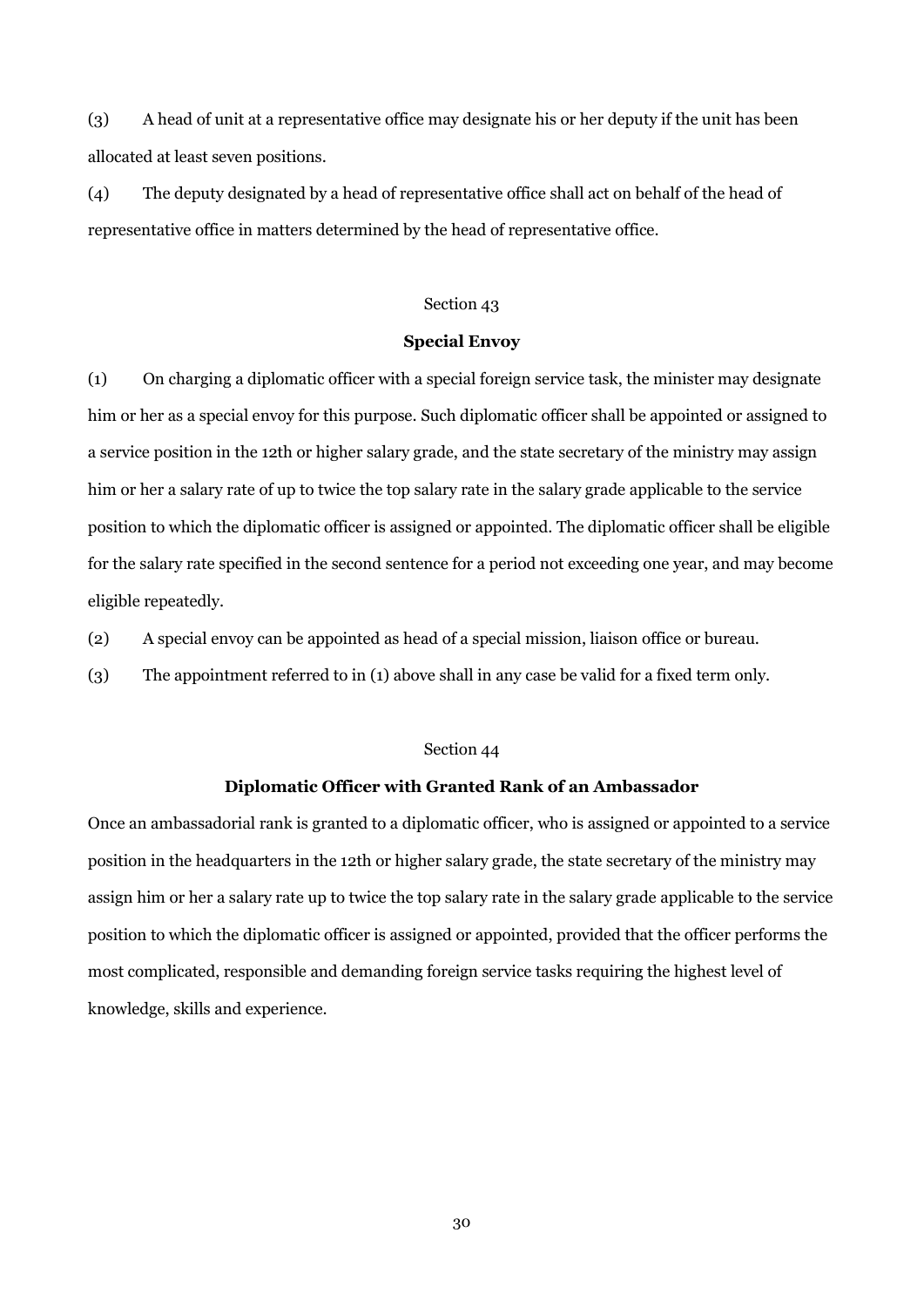(1) Citizens of the Czech Republic residing abroad on a long-term or permanent basis and foreign citizens residing in the receiving State may be employed with a representative office to perform the activities of administrative or technical officers.

(2) The employment relationship, rights and obligations of the employees referred to in (1) above shall be subject to the laws and regulations of the receiving State.

# Subchapter 2

The Allocation of Positions

## Section 46

(1) When informing the government about the establishment or closedown of a representative office as required in Section 4 (3), the ministry shall, following agreement with the Ministry of the Interior and the Ministry of Finance, present to the government a proposal to revise the ministry's positions; the procedure prescribed in the Civil Service Act for revising positions does not apply in this case.

(2) In cases where service positions designed for service abroad are reallocated between representative offices, Section 18 of the Civil Service Act does not apply; the provisions of Section 17 (2) and (3) of the Civil Service Act shall be applied *mutatis mutandis*.

## Subchapter 3

Duties and Rights of Diplomatic, Administrative and Technical Officers

## Section 47

# **Duties**

(1) The duties of diplomatic, administrative or technical officers include, but are not limited to, the duty to refrain from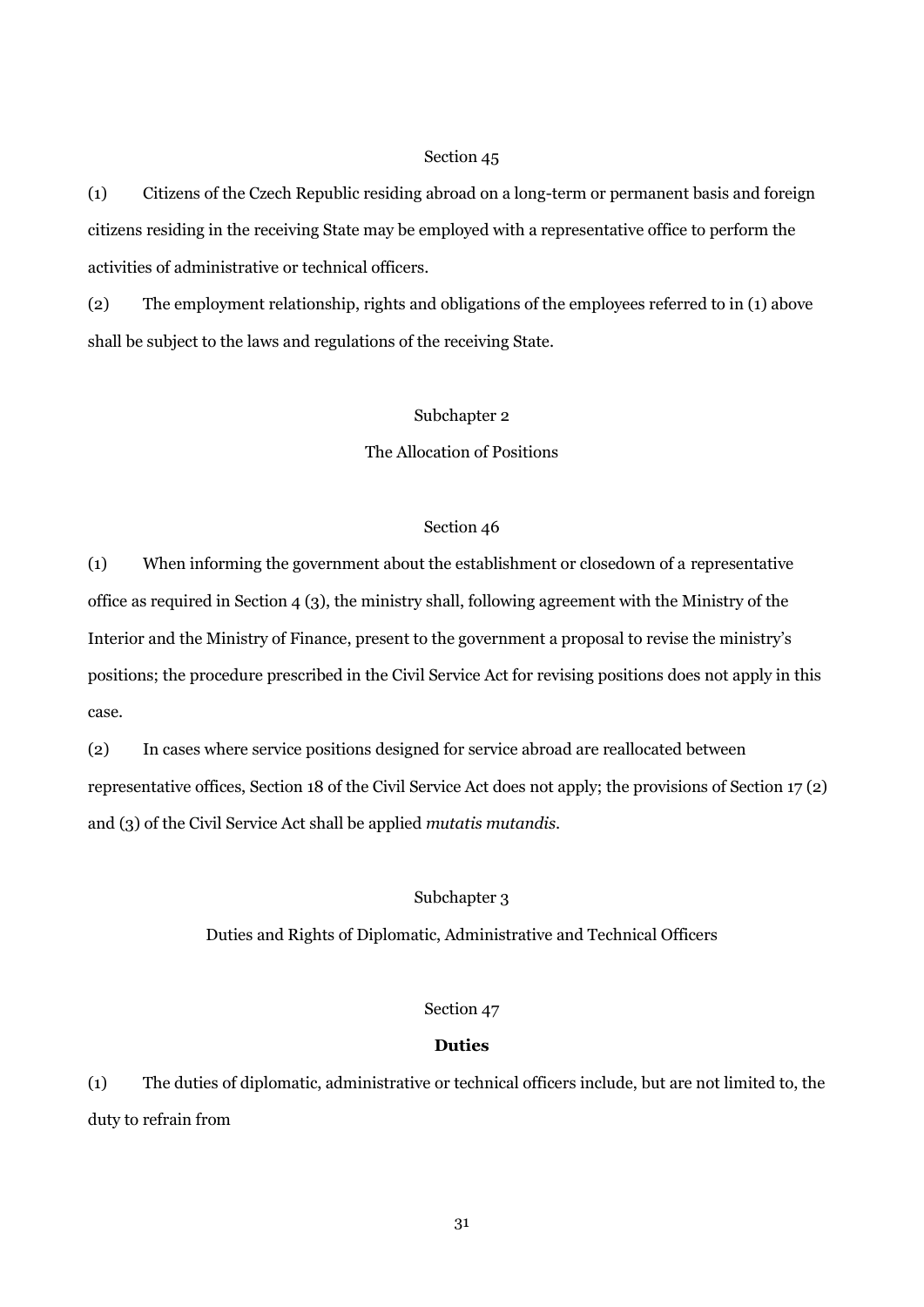(a) actions and statements that would damage the Czech Republic's international reputation,

(b) abuse of the privileges and immunities provided under treaties binding on the Czech Republic or under the laws and regulations of the receiving State,

(c) abuse of a diplomatic or service passport.

(2) The duties of diplomatic, administrative or technical officers posted for the performance of service or work abroad include, but are not limited to, the duty

(a) to respect the customary rules of protocol prevailing in the receiving State,

(b) to respect any duties and restrictions that treaties binding on the Czech Republic may impose on persons who serve and work at a representative office, and to respect the laws and regulations of the receiving State, without prejudice to the privileges and immunities,

(c) to inform the head of a representative office whenever they intend to leave the receiving State, and to provide details on their whereabouts during their absence from the receiving State.

(d) to respect any restrictions on movement related to the security situation in the receiving State,

(e) to open a bank account in the Czech Republic in order to receive salary payments on pay days,

(f) to respect the rules for telephone availability outside office hours; arrangements related to staff availability outside office hours shall not be subject to the provisions concerning proceedings in service matters, the provisions of the Administrative Procedure Code concerning administrative proceedings, and the provisions of the Labour Code concerning remuneration for standby time.

# Section 48

# **Rights**

(1) The rights of the diplomatic, administrative or technical officer include, but are not limited to, the right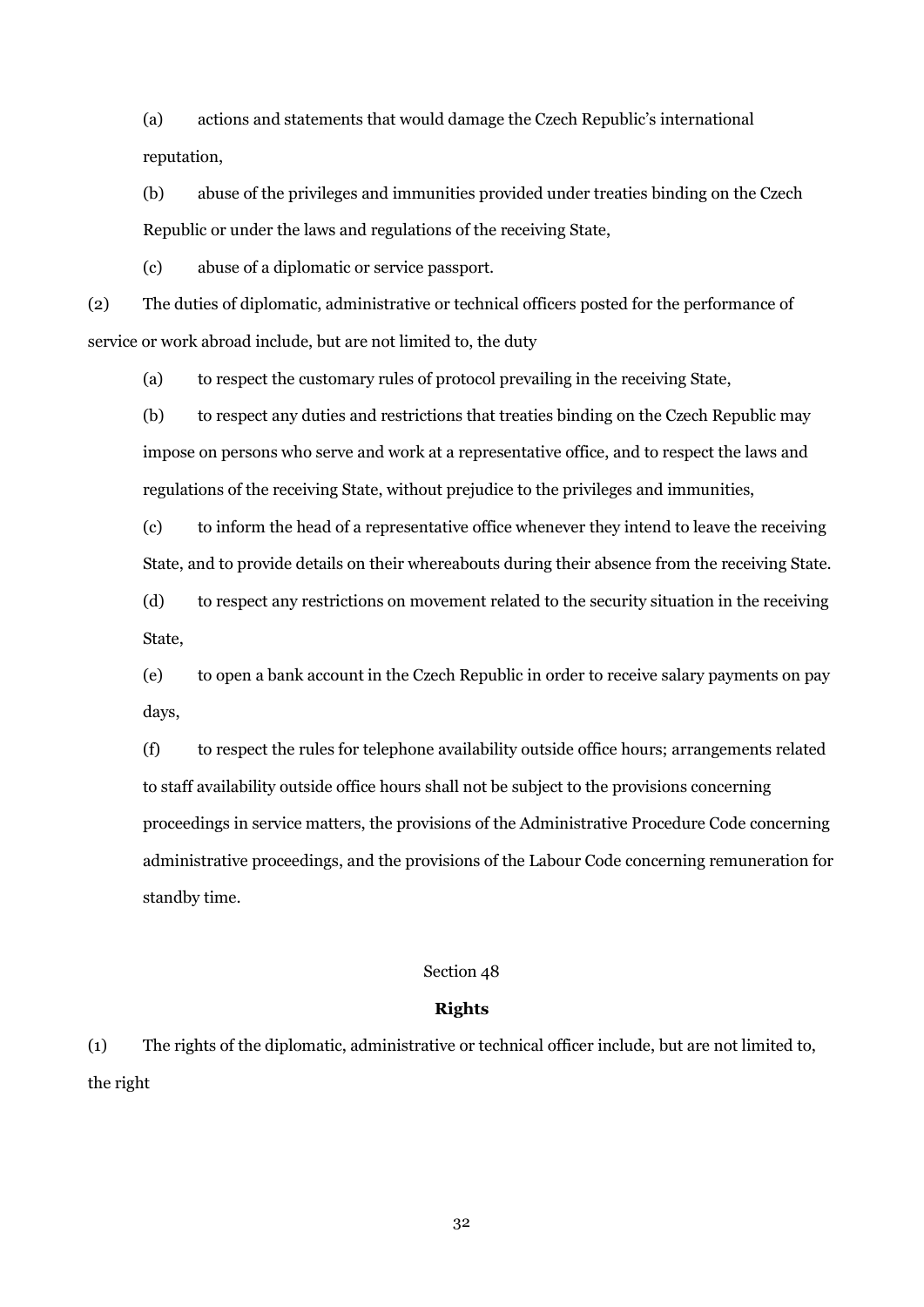(a) to be accompanied by family members when posted abroad, unless the state secretary of the ministry decides that the presence of family members is not possible due to the security situation in the receiving State,

(b) to be repatriated when their lives or health, or the lives or health of their family members, are at risk due to a crisis situation in the receiving State.

(2) A diplomatic officer shall have the right to accept, in relation to the performance of foreign service, gifts and other benefits over and above the maximum value set in the Civil Service Act, provided that such practice is consistent with the customary rules of protocol; the state secretary of the ministry shall issue a service regulation to lay down the rules on treatment of such gifts and benefits.

#### Section 49

#### **Working Hours of Civil Servants and Employees**

In case civil servants and employees whose regular service post or workplace is located abroad attend social events taking place outside the set working hours and away from the service post or workplace, the time spent at such events shall not be counted as overtime service or work, night service or work, service or work on public holidays or service or work on Saturdays and Sundays, unless the civil servant or employee is ordered by the head of representative office to attend the event.

## Part 4

Statutory Time off Permitted for Reasons on the Part of the Civil Servant or Employee

#### Section 50

(1) The diplomatic, administrative or technical officers have the right to take the following amounts of statutory time off

(a) one day to reach the Czech Republic and one day to return to the representative office, for staff holding service or employment positions abroad who are to spend their statutory leave period in the Czech Republic, in cases where the travel costs are paid by the ministry and the officer is scheduled to undergo an occupational preventive examination in the Czech Republic during the period of statutory leave; officers posted to non-European countries are entitled to one additional per each journey,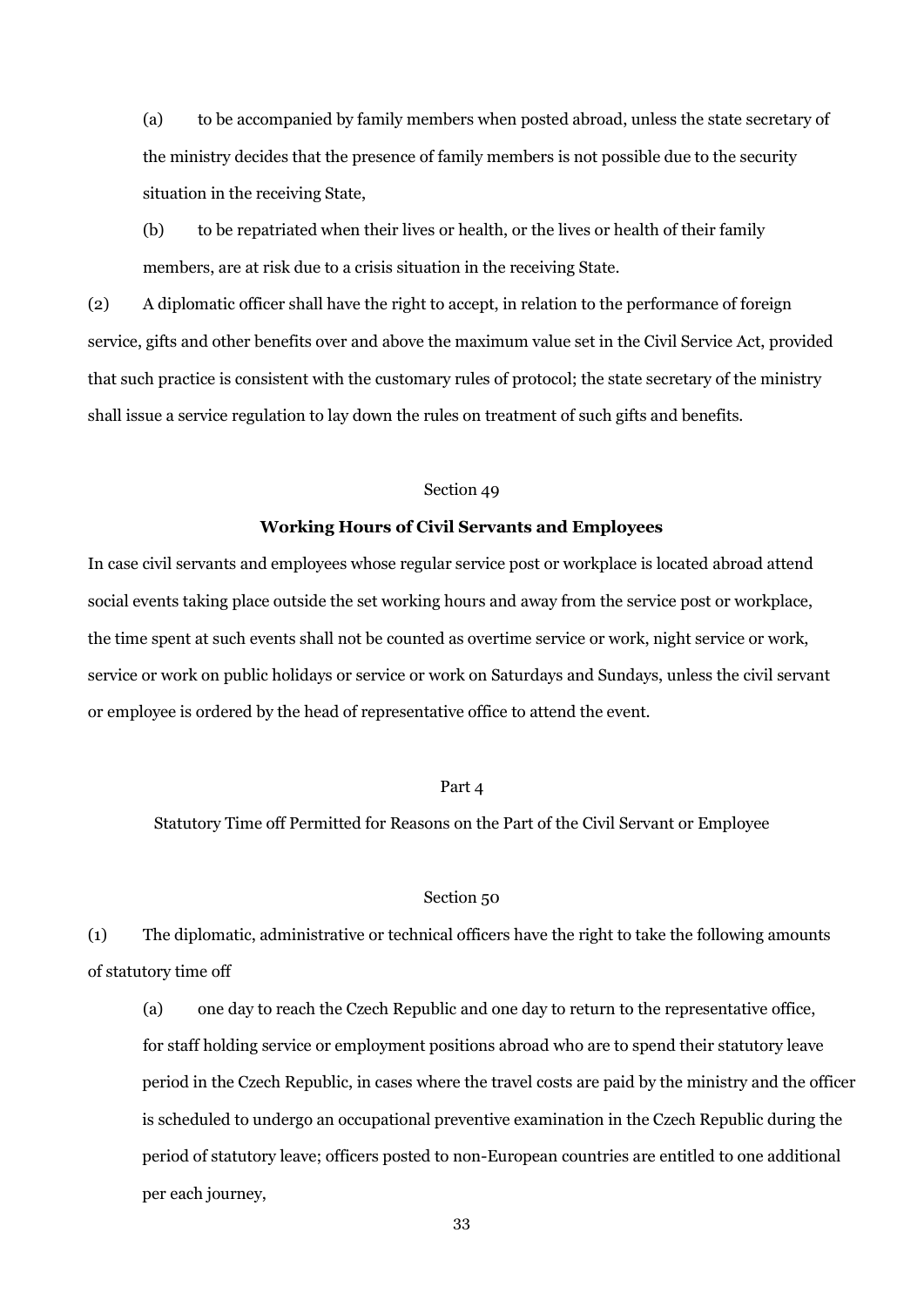(b) the amount of time strictly necessary to reach the Czech Republic and return to the representative office, in connection with the officer's own wedding,

(c) the amount of time strictly necessary to reach the Czech Republic and return to the representative office in connection with a family member's burial,

(d) before posting abroad, three days to arrange personal affairs; this entitlement shall become available 30 days before the date of departure,

(e) after arriving at a representative office, three days to arrange personal affairs related to service or work abroad; this entitlement shall be available for 90 days after the date of arrival,

f) before final departure from a representative office, three days to arrange personal affairs related to service or work abroad; this entitlement shall become available 30 days before the date of departure for the Czech Republic or transfer to another receiving State,

(g) following the end of posting abroad, three days to arrange personal affairs related to return to the Czech Republic; this entitlement shall be available for 90 days after the date of arrival to the Czech Republic,

(h) 15 days in a calendar year for officers exposed to extremely high levels of risk to life or health during service in the dangerous countries where posted officers qualify for a special allowance when performing service or work throughout a whole calendar year; in other cases officers are eligible for a proportionate leave amounting to one twelfth of the annual leave entitlement per every month of continuous service or work. Where a proportionate amount of the leave is under one day, the leave rounds to a half-day.

(2) No deductions shall be made from the civil servant's or employee's salary for any of the statutory periods of time off listed in (1) above.

# Section 51

(1) A pregnant civil servant or employee posted abroad shall inform the ministry of her intention to take maternity leave at least 10 weeks before her due date; in case the civil servant or employee intends to remain abroad during her maternity or parental leave, she shall notify the ministry accordingly, as required in the first sentence. A civil servant or employee intending to take parental leave shall notify the ministry at least ten weeks before the planned beginning of the leave.

(2) A person taking maternal or parental leave when posted abroad shall receive from the ministry the housing allowance for a period of 14 weeks in the same amount as before taking the leave. He or she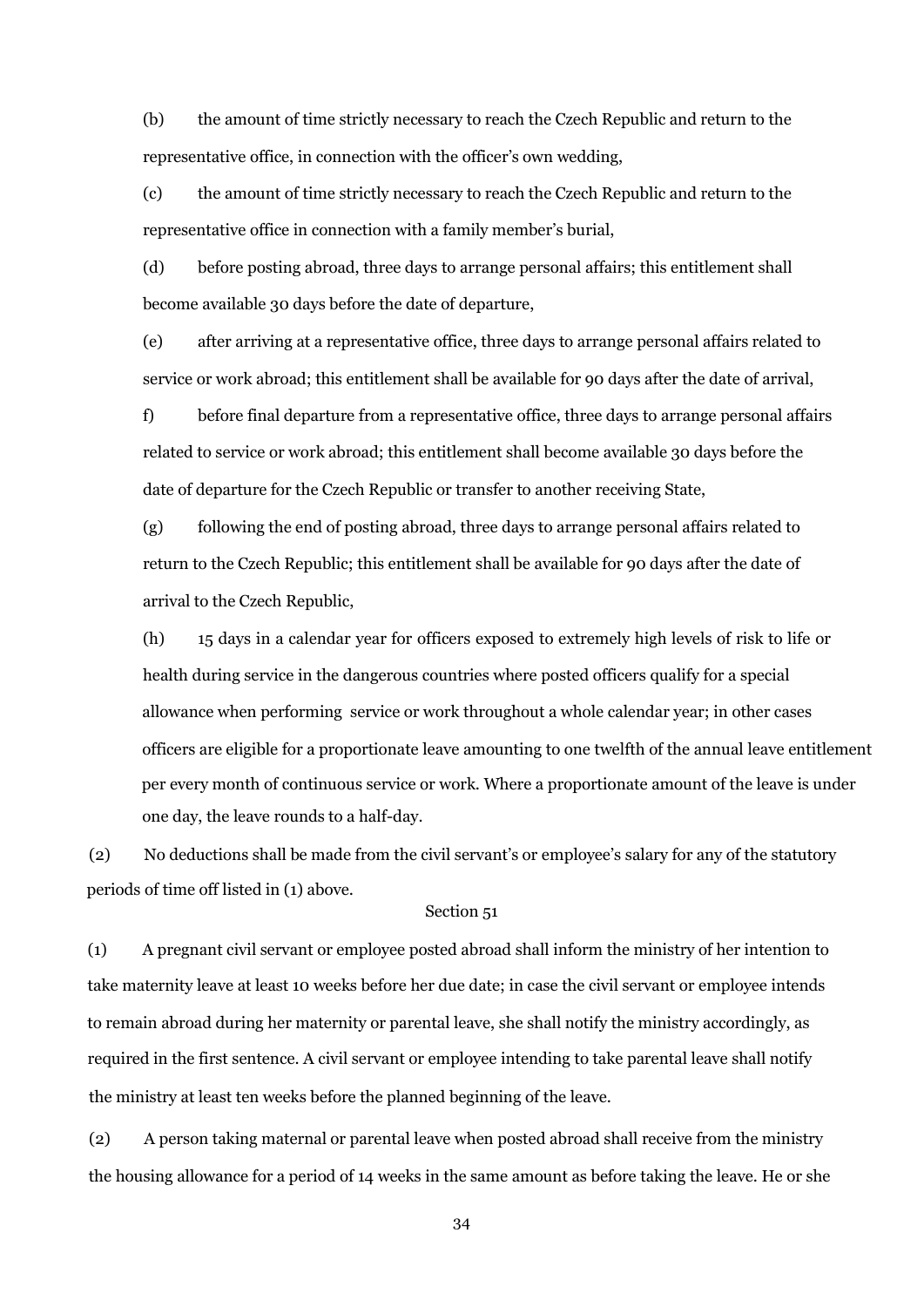shall be eligible for the allowances listed in an implementing regulation issued according to Section 189 (6) of the Labour Code.

# Section 52

(1) Spouses and partners accompanying a diplomatic, administrative or technical officer when posted abroad shall be deemed to be taking statutory time off for reasons on the part of the civil servant in terms of the Civil Service Act, or statutory time off for a public interest purpose, and shall not be eligible for any compensation for lost wages or salary.

(2) In case the accompanying person is a member of security forces whose service is subject to other laws and regulations<sup>26</sup>, he or she shall be granted service leave on request, and shall not be eligible for a salary.

(3) In case the accompanying person is a soldier whose service is subject to other laws and regulations<sup>27</sup>, he or she shall be registered on the general list of unassigned personnel.

# Subchapter 5

Salary and Other Benefits

## Section 53

#### **Supplementary Health Insurance**

(1) The ministry may enter into an insurance contract for the benefit of its diplomatic, administrative and technical officer to cover the costs related to illness, injury, pregnancy and childbirth abroad, including the costs of medical evacuation, and including the costs of treatment of illnesses and injuries contracted or incurred as a result of a crisis situation or crime abroad (hereinafter, the "healthcare costs").

(2) The insurance described in (1) above shall include coverage for any family members accompanying a diplomatic, administrative or technical officer, with the consent of the state secretary of the ministry, to a service post or regular workplace abroad.

 $26$  Act No. 361/2003 Concerning the Service of Members of Security Forces as amended.

 $27$  Act No. 221/1999 Concerning Regular Soldiers as Amended.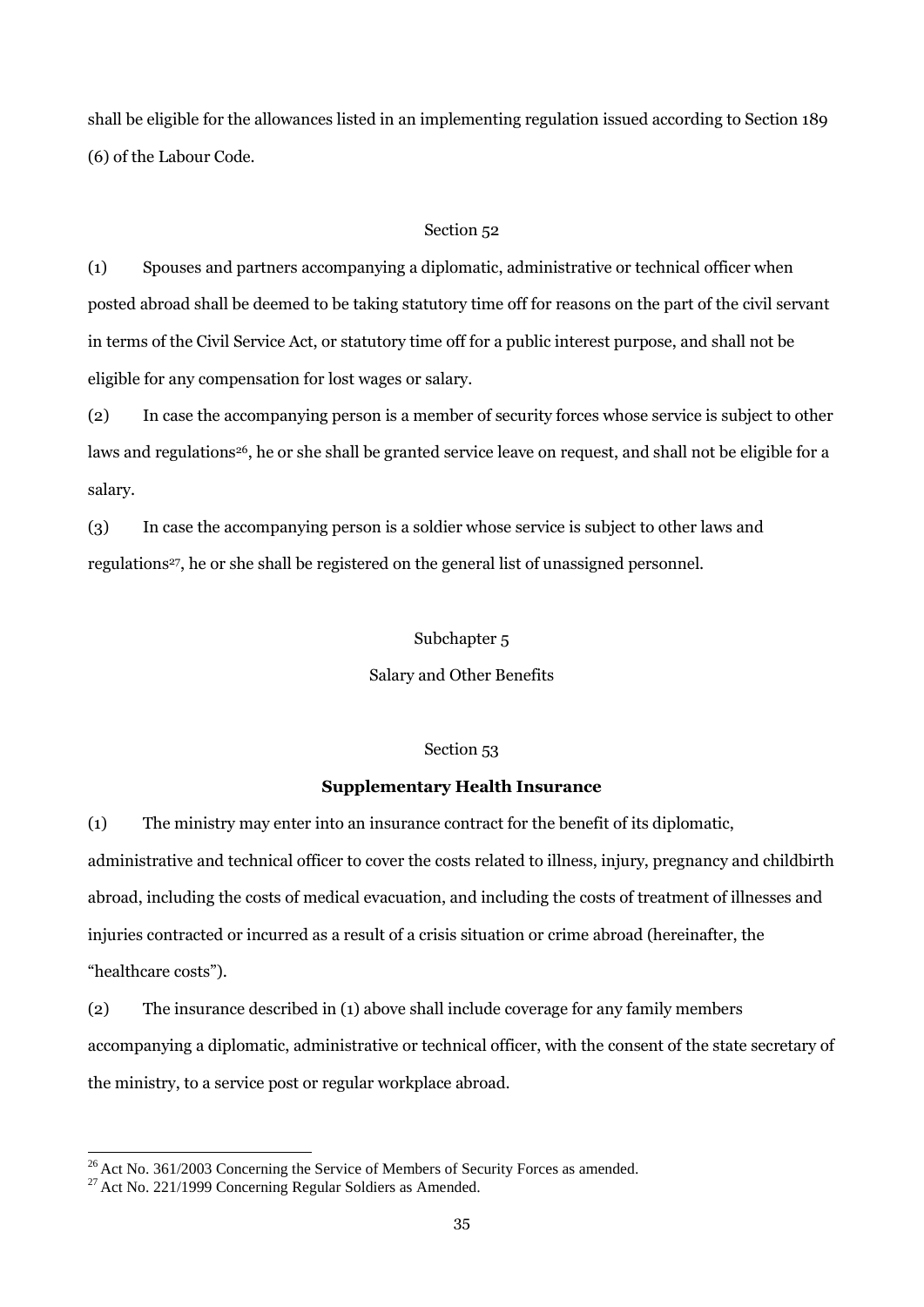(3) In case the supplementary medical insurance does not cover healthcare costs incurred in the receiving State, a diplomatic, administrative or technical officer and accompanying family members shall be entitled to a reimbursement of their necessary healthcare costs related to health care in the receiving State.

#### Section 54

# **Use of the Service Car**

A head of representative office shall be entitled to use the service car, with or without a designated driver, for the purposes of and in connection with performance of their function, and for travel between the residence of the head of representative office and the representative office.

## Section 55

#### **Compensation for Damage Incurred in the Performance of Service or Work Abroad**

(1) A diplomatic, administrative or technical officer who is assessed as having the first- or seconddegree disability incurred in the course of service or work abroad, as a result of a crisis situation or as a result of being the victim of a crime in the receiving State or during travel to or from the receiving State, shall be entitled to a lump-sum compensation amounting to six times the officer's average monthly salary; an officer who gets a third-degree disability pension shall be entitled to a lump-sum compensation amounting to ten times the officer's average monthly salary.

(2) In case a family member accompanying a diplomatic, administrative or technical officer receives the disability pension described in (1) above, the family member shall be entitled to a lump-sum compensation in the same amount as would have been paid to the accompanied officer.

(3) Surviving spouses, partners and dependent children shall be entitled to lump-sum survivor compensations, each amounting to twenty times the average monthly salary of the deceased diplomatic, administrative or technical officer, in case the death occurred as a result of a crisis situation or crime abroad.

#### Subchapter 6

#### Training of the Diplomatic, Administrative and Technical Officers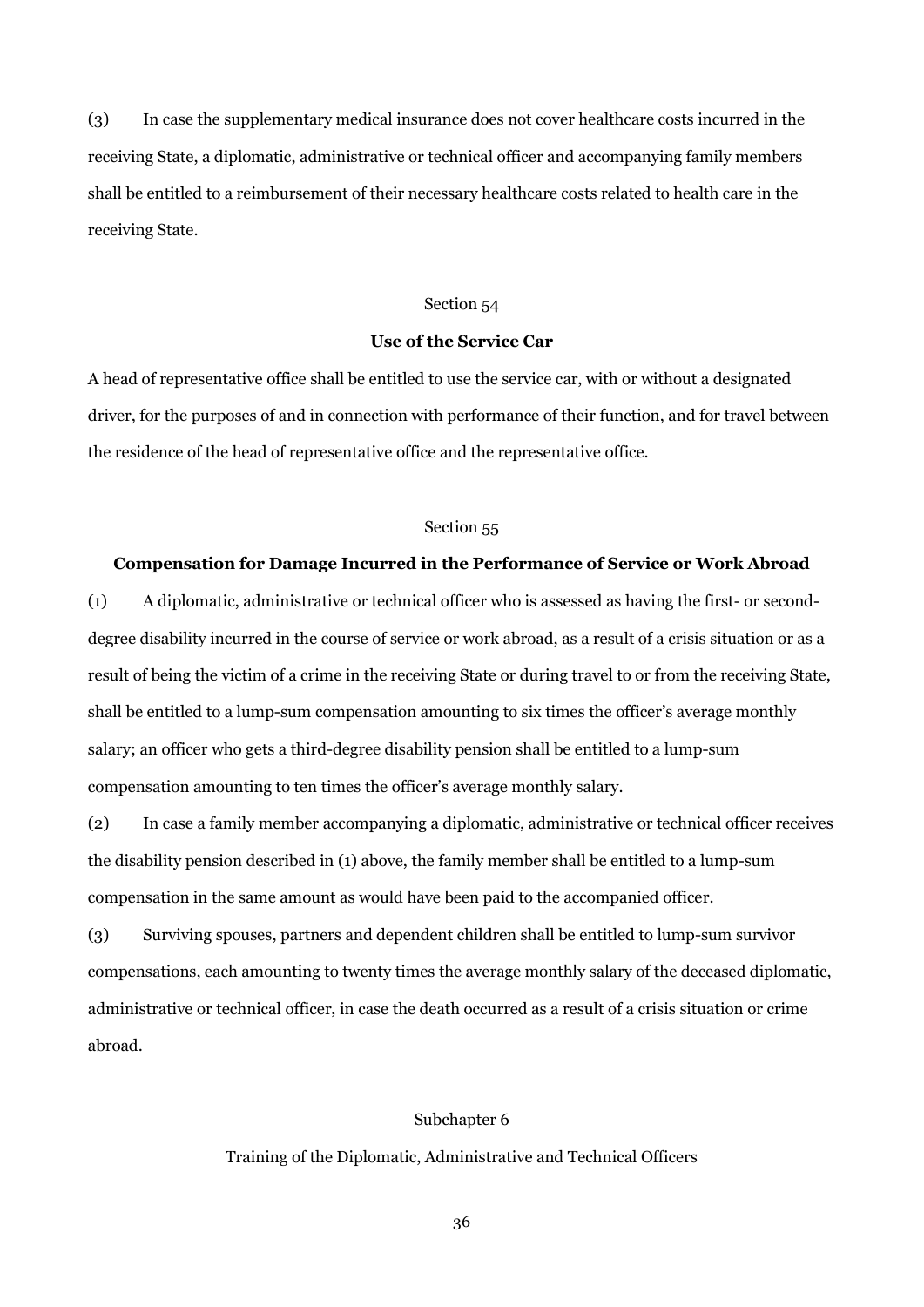(1) The ministry shall organise and manage the expert training of diplomatic officers focused on the performance of the foreign service.

(2) A diplomatic officer while performing service in the headquarters is obliged to regularly undergo a foreign service training program as set out by the state secretary of the ministry.

(3) Paragraphs (1) and (2) above shall apply, *mutatis mutandis*, to the training of administrative and technical officers.

# Subchapter 7

# Foreign Service Performance Assessments

## Section 57

(1) The foreign service performance assessment shall serve as a basis of the decisions of the state secretary of the ministry concerning the civil servant's posting abroad.

(2) The foreign service performance assessment shall include assessments of the following:

- (a) level of knowledge and skills necessary for the fulfilment of tasks related to service abroad,
- (b) personal prerequisites necessary for the fulfilment of service abroad,
- (c) ability to work under adverse circumstances that are liable to affect the officer's performance while performing service abroad.

(3) In case of a representative office, the foreign service performance assessments shall be carried out by the head of unit in consultation with the head of the representative office.

The foreign service performance assessment shall not be carried out in cases where civil servants from other authorities posted abroad are assigned to service positions in the ministry. (4)

# CHAPTER VI

## COMMON AND TEMPORARY PROVISIONS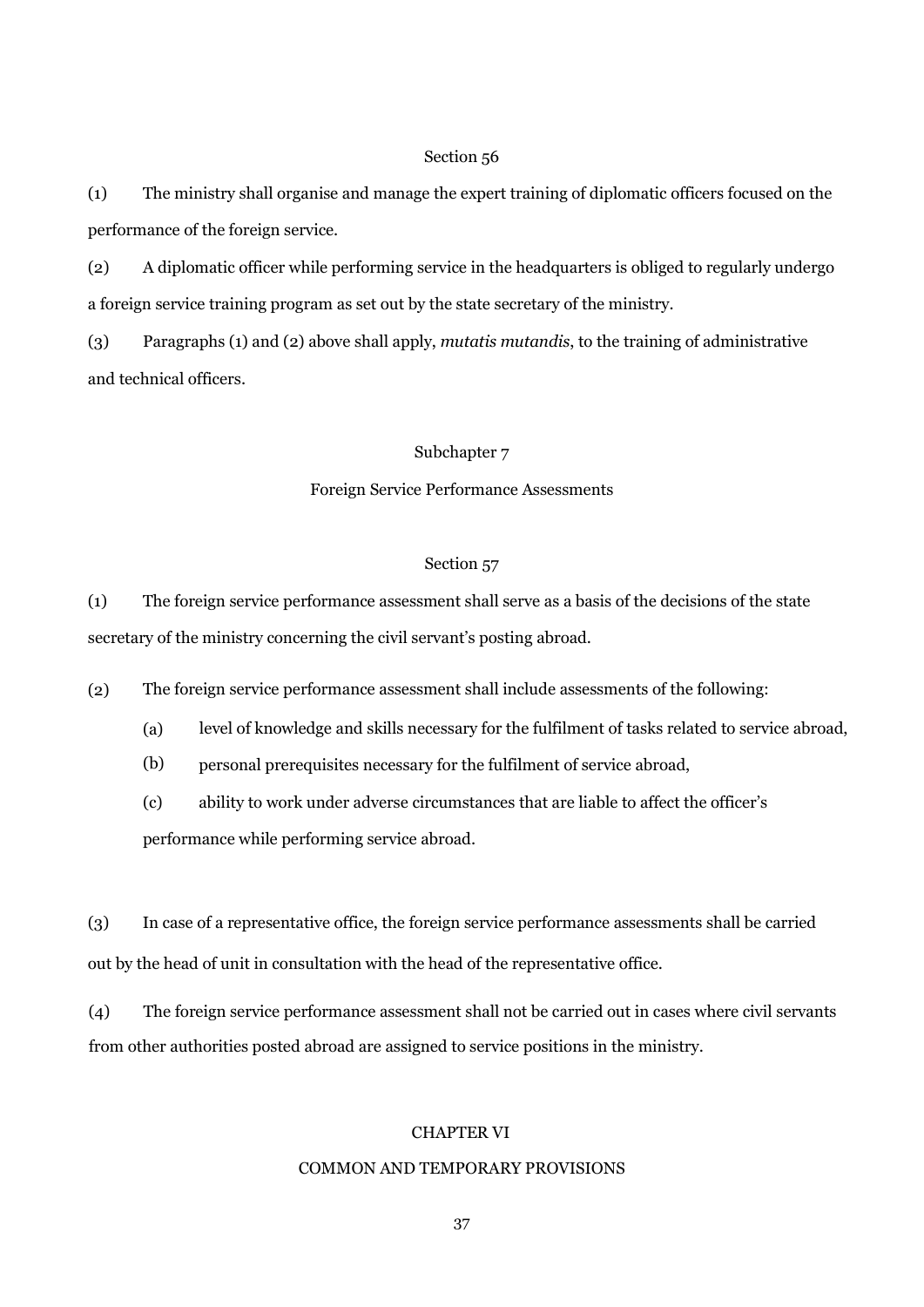#### **Common Provisions**

(1) Unless provided otherwise in this Act, any service relationships falling within the scope of this Act shall be governed by the provisions of the Civil Service Act, and any employment relationships falling within the scope of this Act shall be governed by the provisions of the Labour Code.

(2) A civil servant in foreign service, who was admitted into service according to Sections 190 – 192 of the Civil Service Act, who is an administrative officer and proved his/her competence in the long term, can be assigned to a service position despite not meeting the education criteria required in Section  $7(2)(c)-(e)$ of the Civil Service Act but no later than 8 years after the date of entry into force of this Act.

## Section 59

#### **Temporary Provisions**

(1) A civil servant posted to a service post outside the territory of the Czech Republic and employees posted to a regular workplace abroad shall be deemed to be civil servants posted abroad and employees posted to a regular workplace abroad according to this Act.

(2) A representative office established prior to the date of entry into force of this Act shall be deemed to be a representative office according to this Act.

(3) The existing State-funded organisations established by the ministry shall become the Statefunded organisations according to the Section 14 on the date of entry into force of this Act.

## CHAPTER III

# REPEALING PROVISION

# Section 60

Regulation No. 274/2015 concerning diplomatic and consular ranks and the procedure for granting and conferring diplomatic and consular ranks is hereby repealed.